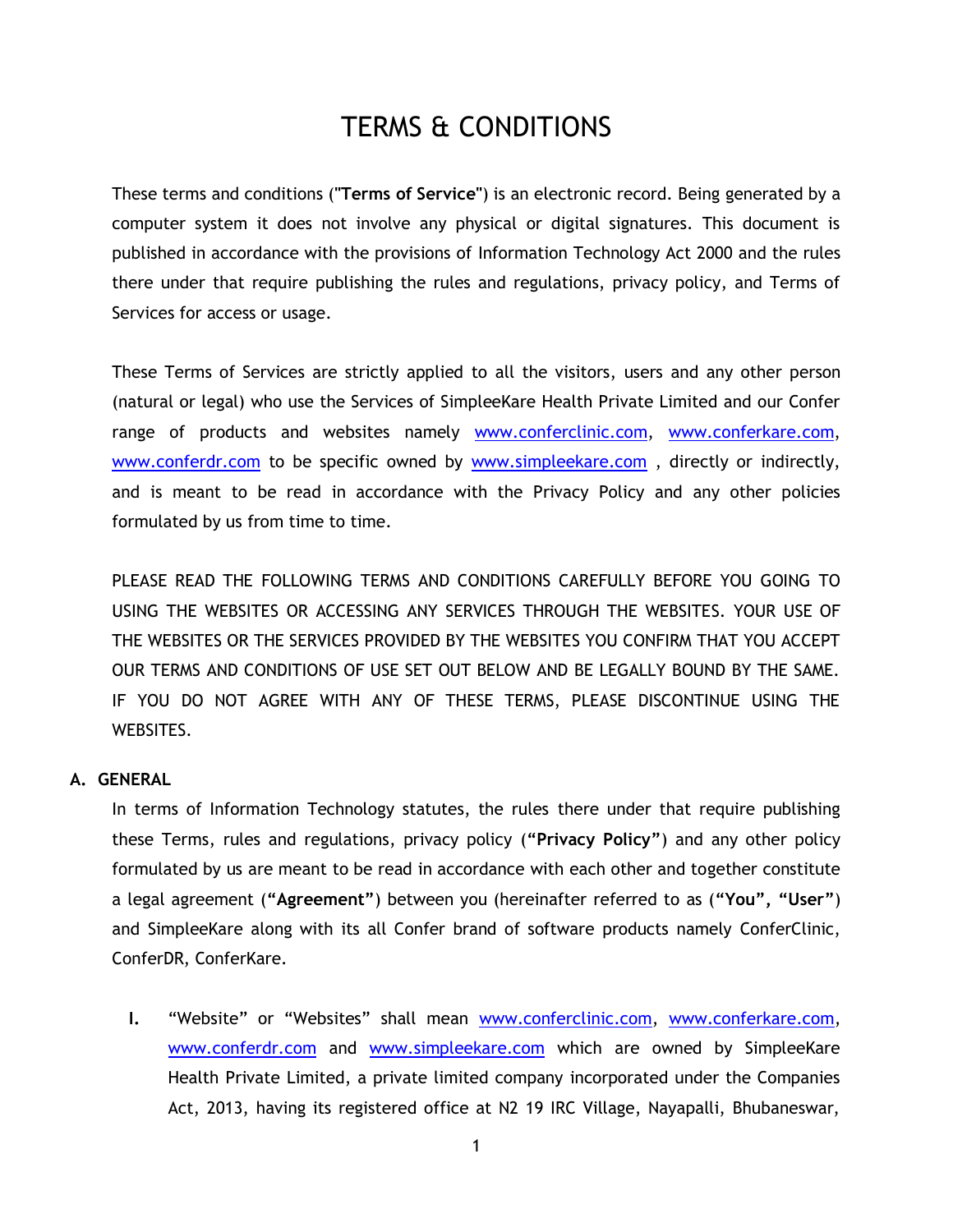Odisha -751015, (hereinafter referred to as "**SimpleeKare**", "**we**", "**us**", "**our**", **"company"** or "**ConferClinic**" "**ConferDR**" "**ConferKare**") where such expression shall, unless repugnant to the context thereof, be deemed to include its respective legal heirs, representatives, administrators, permitted successors and assigns;

- **II.** For the Use of our Websites which is offered to You conditioned on acceptance of all the terms, conditions and notices contained in these Terms of Service, along with any amendments at its sole discretion, and are posted on the website wherever the context so requires.
- **III. "Agreement"** shall mean and refer to this Terms of Service and Privacy policy, including any amendments that may be incorporated into it.
- **IV. "You", "User(s)" or "Subscriber(s)"** shall mean any natural or legal person who has agreed to become a user or subscriber of the Platform or accessing the Website. The Website or Platform also provides certain services without registration/acceptance, and such provision of services does not absolve You of this contractual relationship.
- **V. "Products"** shall mean those items of the Vendor listed for sale through the Website by the Company, including but not limited to prescription drugs, Ayurvedic medicines and medical devices.
- **VI. "Services"** shall mean and refer to the healthcare related services offered on the Website including but not limited to making Doctor"s Appointments, Doctors on call, maintain health records, Medical lab facilities, Physiotherapeutic services etc.
- **VII. "Third Party"** shall mean and refer to any individual(s), company or entity apart from the User and SimpleeKare Health Pvt. Ltd.
- **VIII. "Platform"** shall mean the Confer brand of software products namely ConferClinic, ConferDR, ConferKare
- **IX. "ConferClinic" or "ConferDR" or "ConferKare"** shall mean, collectively or individually, the software created/ designed by SimpleeKare Health Private Limited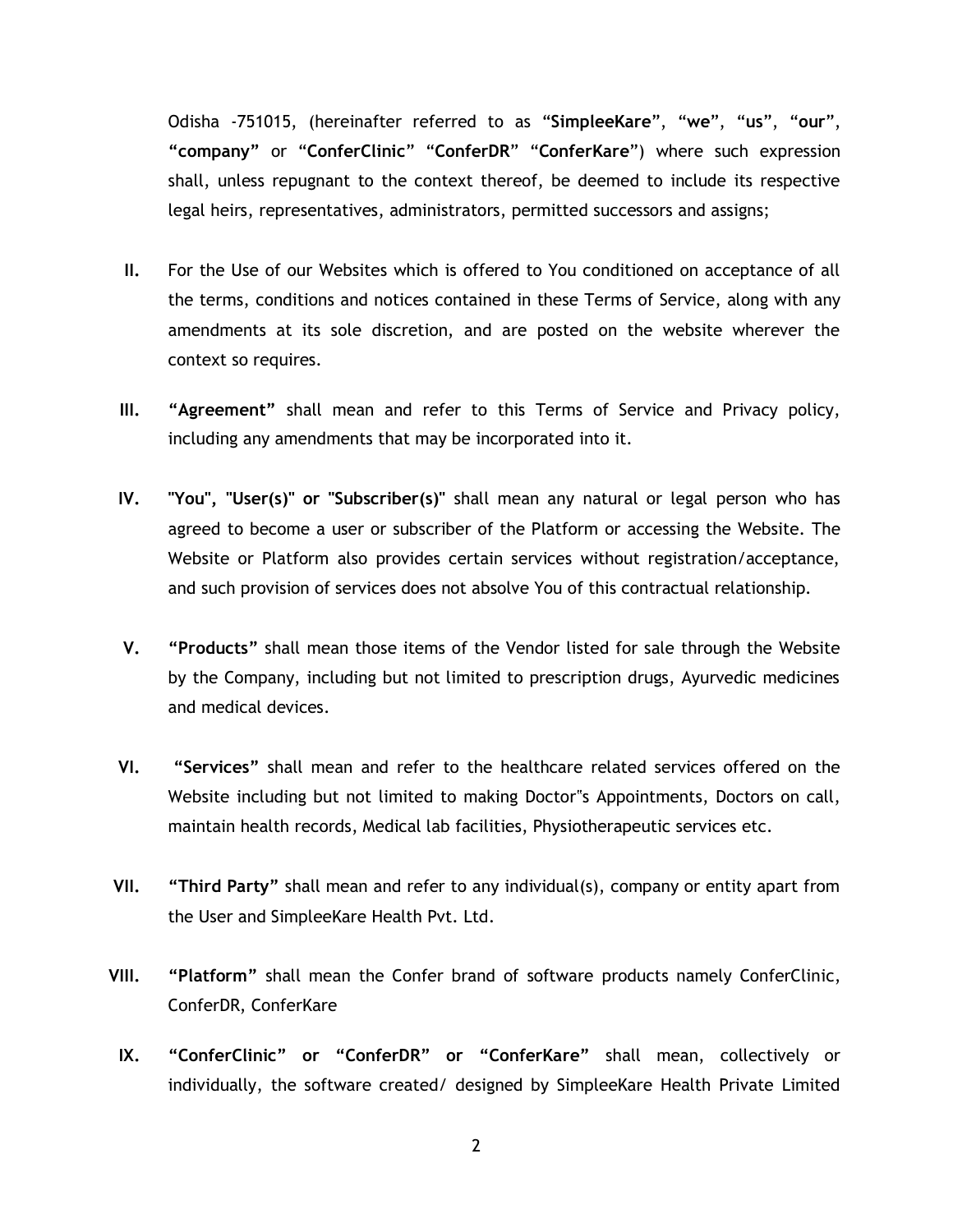that is provided to the Subscriber(s) on a subscription basis for the Purpose, including the Updates (defined below).

- **X. "Updates"** shall mean enhancements, bug fixes, updates and new versions made to ConferClinic, ConferKare & ConferDR by SimpleeKare Health Private Limited and provided to the end-SUBSCRIBER by us.
- **XI. "Upgrades"** shall mean replacement of ConferClinic, ConferKare & ConferDR with a newer or better version in order to bring the system up to date or improve the healthcare operations.

This Agreement applies to those services made available by SimpleeKare along with its confer range of platforms on the Website.

- **i. ("Practitioner(s)", or "Healthcare Practitioner(s)" or "HCP(s)"** means duly qualified medical practitioners or healthcare practitioners (whether an individual professional or an organization) or similar institution aspiring to be registered, or already registered on the websites, including representatives of such practitioners or health care providers:
	- a. with whom Registered Users can book appointment using the Services;
	- b. who can provide information to questions raised by Registered Users;
	- c. with whom Registered Users can consult privately by way of audio chat, video chat, text chat or physical consultation;
	- d. who can generate and provide health related information and education material for general use of Registered Users;
- **ii. "Registered User(s), you or User(s)"**mean End-Users who have registered themselves on the Website or platform and who can log on to the Website or platform by providing their username and password.
- **iii. "End-User(s), you or User(s)"** means a patient or his or her representative or affiliate, searching for Healthcare Service Providers or proposing to search for Healthcare Service Providers using the Services.
- **iv. "Affiliate(s) "you"** means in relation to any Party, a Person that (directly or indirectly) Controls or is controlled by or is under common Control of such Party.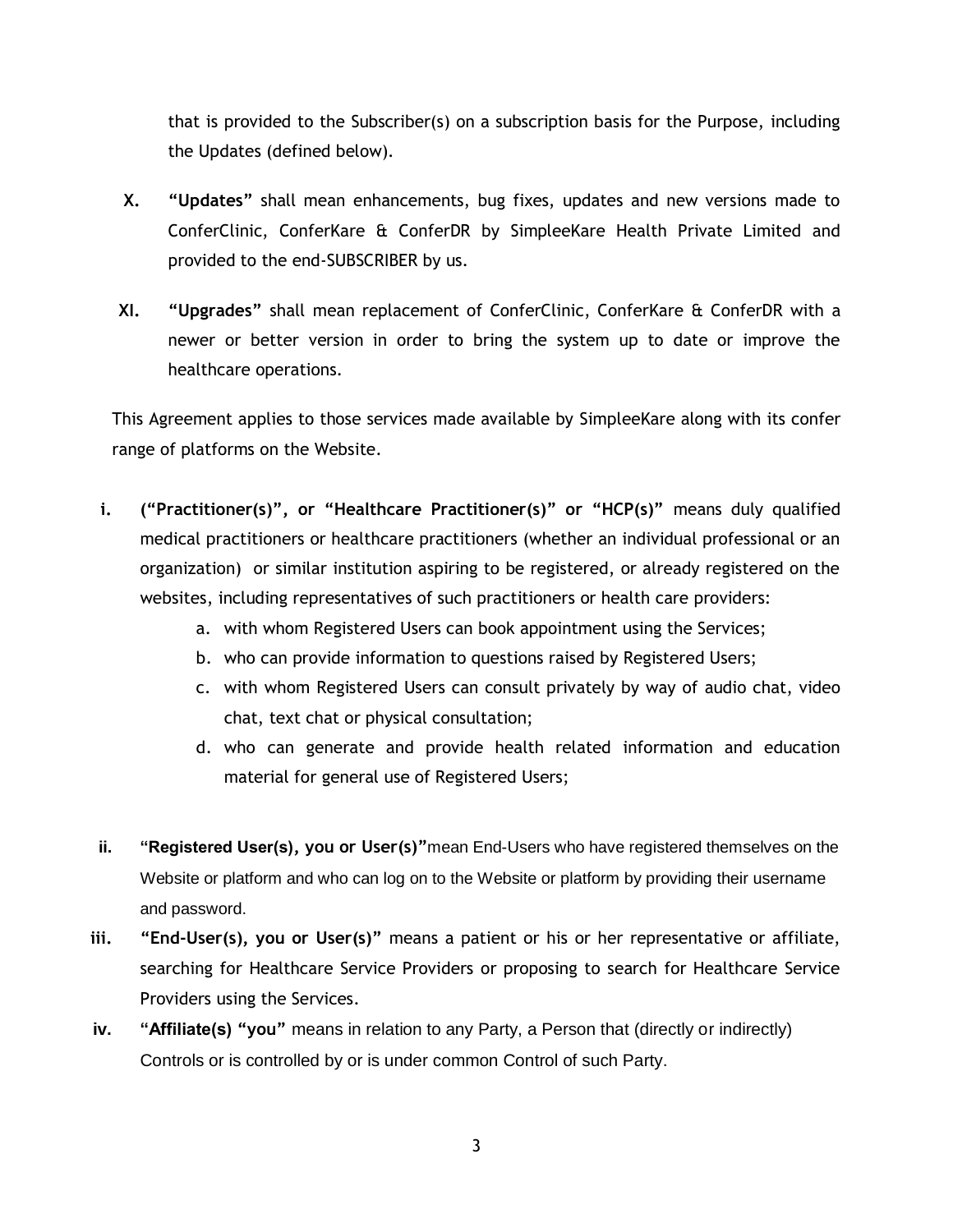- **v. "Healthcare Service Providers"** mean and include, Practitioners, Hospitals, Blood Banks, Labs, Imaging Centers ,Chemists and any other healthcare service provider providing the Users with services by way of the Website, the Mobile App or the Services.
- **vi. "Hospital(s)"** means hospitals, clinics or nursing homes listed on the Platform, who provide medical services to End-Users.
- **vii. "Ambulance(s)"** means ambulance services listed on the Platform, who will provide emergency medical services to End-Users.
- **viii. "Blood Bank(s)"** means the blood banks listed on the Services, who will provide medical services to End-Users.
- **ix. "Chemist(s)"** means chemists registered on the Services, who will dispense medicines to Registered Users on the basis of [ePrescription]
- **x. "Imaging Center(s)"** means imaging centres listed on the Platform, who provide imaging services for diagnostic purposes, including x-ray to End-Users.
- **xi. "Lab(s)"** mean laboratories listed on the Platform, that will collect patient samples from End-Users for the purpose of conducting Lab Tests.
- **xii. "Lab Test(s)"** mean the pathological tests and other varied diagnostic tests conducted by the Labs on the samples collected from the End-Users.
- **xiii. "ePrescription"** means **electronic Prescription** that allows physicians and other medical practitioners to write and **send prescriptions** to a participating consulted patients, pharmacy and other healthcare provider electronically instead of using handwritten.
- **xiv.** These Services may change from time to time, at the sole discretion of Us, and the Agreement will apply to your all activities, as well as to all information provided by you in the Website to avail the Services.

# **B. ACKNOWLEDGEMENT**

I. By registering, using or accessing the Website/Platform to use the services, You accept and agree to be bound by this Agreement, the Privacy Policy, as well as rules, guidelines, policies, terms, and conditions applicable to any service that is provided by this Website or Platform, that shall be deemed to be incorporated and considered as part and parcel into this Terms of Service.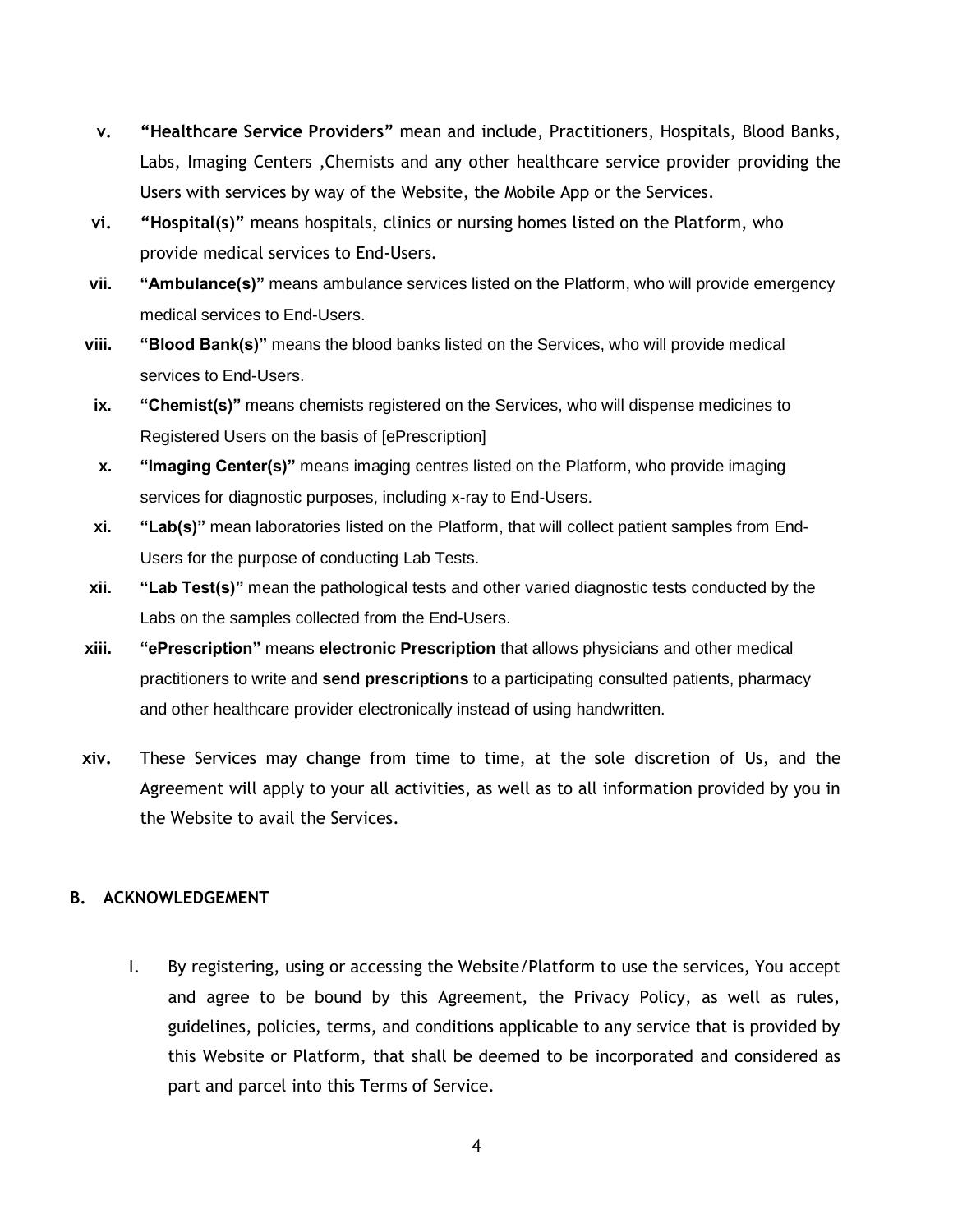- II. Your use of Our Websites or Platforms will be strictly acknowledged that You have read and agreed to be contractually bound by these Terms of Service and our Privacy Policy. Please read both carefully. The use of this Website and Platform by You is governed by this policy and any policy so mentioned by terms of reference. If you do not agree with any of these terms, please discontinue using the Website or avail any services.
- III. User or Subscriber hereby acknowledges that SimpleeKare Health Private Limited has designed and developed ConferClinic, ConferKare & ConferDR to connect patients with healthcare providers, including hospitals, nursing homes, clinics, doctors, pharmacies, diagnostic labs, imaging centers, tele-health care services from various service providers and other services in relation thereto as detailed on the platforms and that intends to make available such ConferClinic, ConferKare & ConferDR, to the Subscriber(s) to enable the Subscriber(s) to upgrade its Outpatient department (OPD) in order to attract and delight patients/customers, to fulfill their healthcare needs online and to run their practice online respectively. The Subscriber, being a third party / end customer, desires to use these platforms or websites for the Purpose, and not for redistribution;
- IV. The headings of each section in this Agreement are only for the purpose of organising the various provisions under this Agreement in an orderly manner. These headings shall not be used by either party to interpret the provisions contained under them in any manner. Further, the headings have no legal or contractual value.

### **C. CHANGES**

I. We hold the sole right to alter the Terms of Service without prior permission from You or providing notice to You. The relationship creates on You a duty to periodically check the Terms and Conditions and stay updated on its requirements. If You continue to use the Website or Platform or avail any of its services without registration following such change, it is deemed as consent by You to the so amended policies. Your continued use of the Website or its services is conditioned upon your compliance with the Terms and Conditions and Privacy Policy, including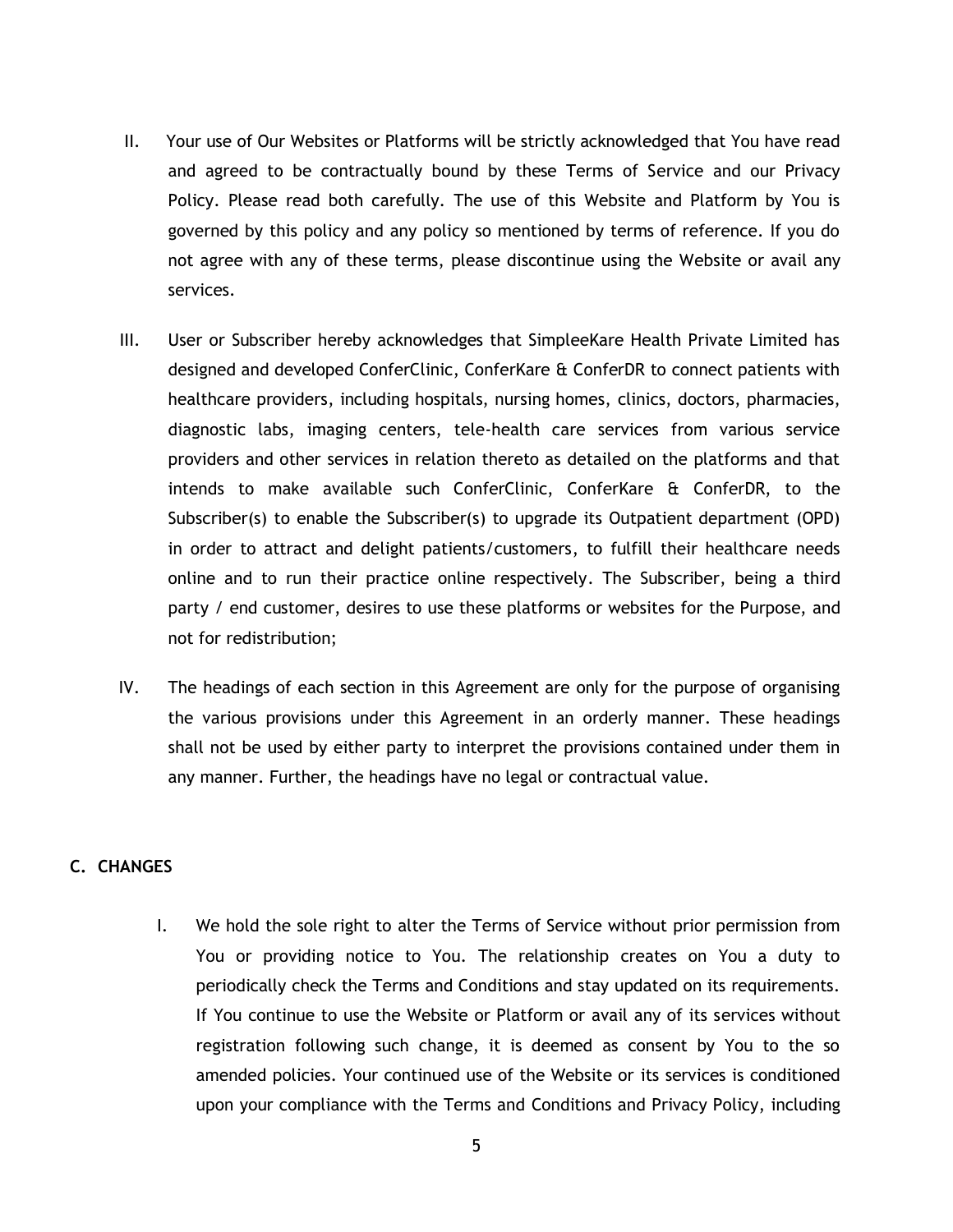but not limited to compliance with the Terms of Service and Privacy Policy even after alterations, if any.

- II. This Terms of Service is published in compliance of, and is governed by the provisions of Indian law, including but limited to:
	- i. the Indian Contract Act, 1872 ("Contract Act");

ii. the (Indian) Information Technology Act, 2000 and the rules, regulations, guidelines and clarifications framed there under, including the (Indian) Information Technology (Reasonable Security Practices and Procedures and Sensitive Personal Information) Rules, 2011 (the "SPI Rules"), and the (Indian) Information Technology (Intermediaries Guidelines) Rules, 2011 (the "IG Rules");

iii. The Drugs and Cosmetic Act, 1940 ("Drugs Act"), read with the Drugs and Cosmetics Rules, 1945 ("Drugs Rules");

iv. The Drugs and Magic Remedies (Objectionable Advertisements) Act, 1954; and Consumer Protection Act, 1986

# **D. ELIGIBILITY OF USE**

- a. You must be eighteen (18) years of age or older to register on the Website for availing Services available on this Website and Platform, barring those "Incompetent to Contract" which inter alia include insolvents. If You are a minor and wish to use the Website or Platform, You may do so through Your legal guardian and Simpleekare Health Private Limited.
- b. By registering, visiting and using the Website for availing our services or accepting these Terms and the Standard Policies, You represent and warrant to us that You are eighteen (18) years of age or older and have the appropriate authorization to contract on behalf of a minor who is below the age of majority, and that You have the right, authority and capacity to use the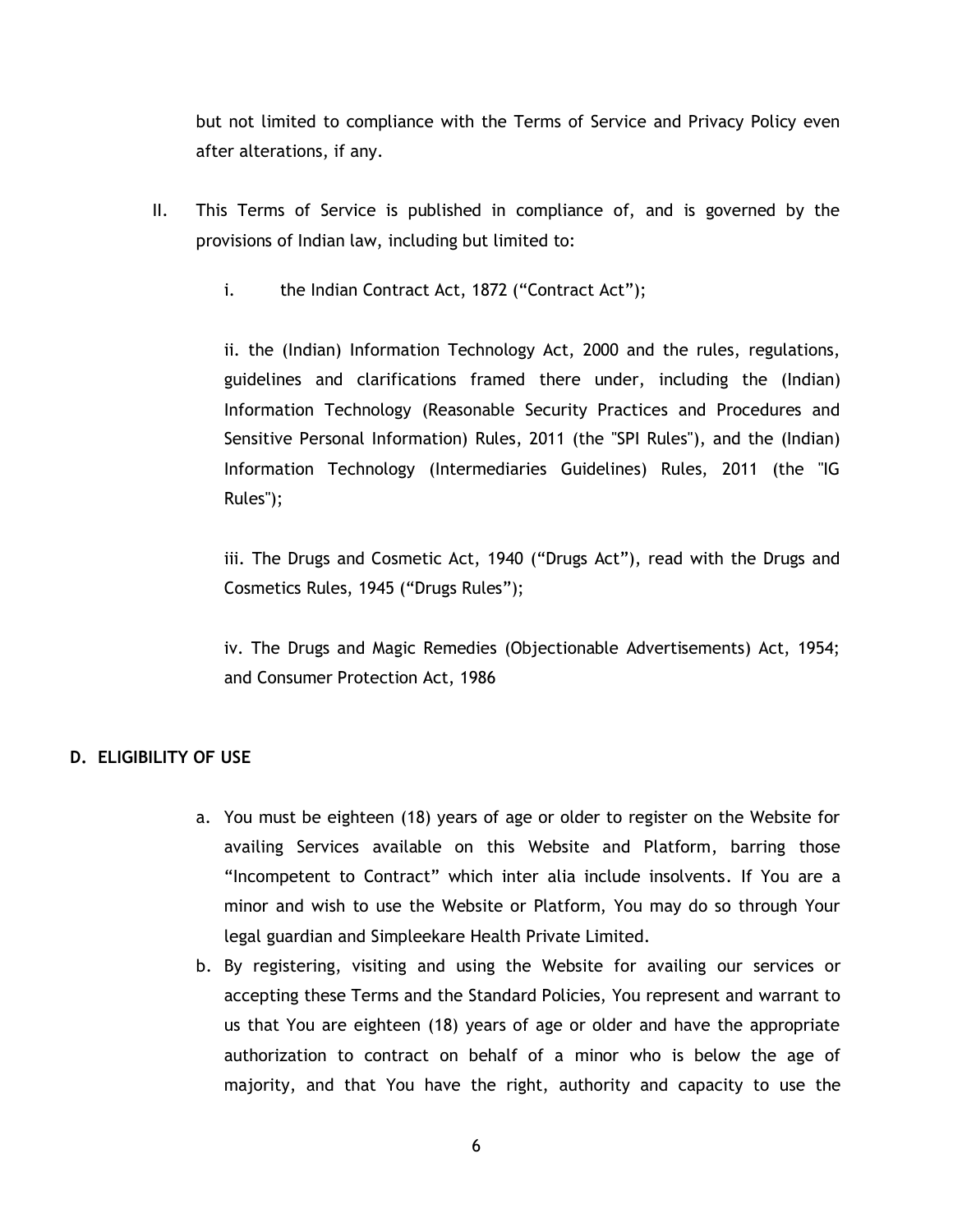Website and platform and agree to and abide by these Terms.

- II. We reserve the right to terminate your account at any time on knowledge of You being a minor and having registered on the Website or Platform or availing any of its services.
- III. You agree and acknowledge that You would
	- a) Create only one account;
	- b) Provide accurate, truthful, current and up to date information to the company, to the best of the Subscriber's knowledge that the Subscriber has the necessary rights from the end-user to upload such information on the platforms, including but not limited to end-user health records **("Subscriber Content")** when creating Your account and in all their dealings through the Website; failing to this leads to permanent suspension of your account
	- c) Maintain and swiftly update Your account information;
	- d) Maintain the security of Your account by not sharing Your password with others and restricting access to Your account and Your computer;
	- e) Promptly notify us if You discover or otherwise suspect any security breaches relating to the Website; and
	- f) Take responsibility for all activities that occur under Your account and accept all risk of unauthorized access

# **E. TERMS OF USE APPLICABLE TO ALL USERS OTHER THAN HEALTH SERVICE PROVIDERS**

- I. END-USER ACCOUNT AND DATA PRIVACY
- a) The terms "personal information" and "sensitive personal data or information" are defined under the SPI Rules, and are replicated in the Privacy Policy.
- b) End-Users are required to check our Privacy Policy on how we collect and use the confidential information provided by End-Users.
- c) Company shall not be responsible in any manner for the authenticity of the personal information or sensitive personal data or information supplied by the End-User to company or to any other person acting on behalf of company.
- d) The End-User is responsible for maintaining the confidentiality of his Login Details, including the username and password. The User shall be responsible for all usage of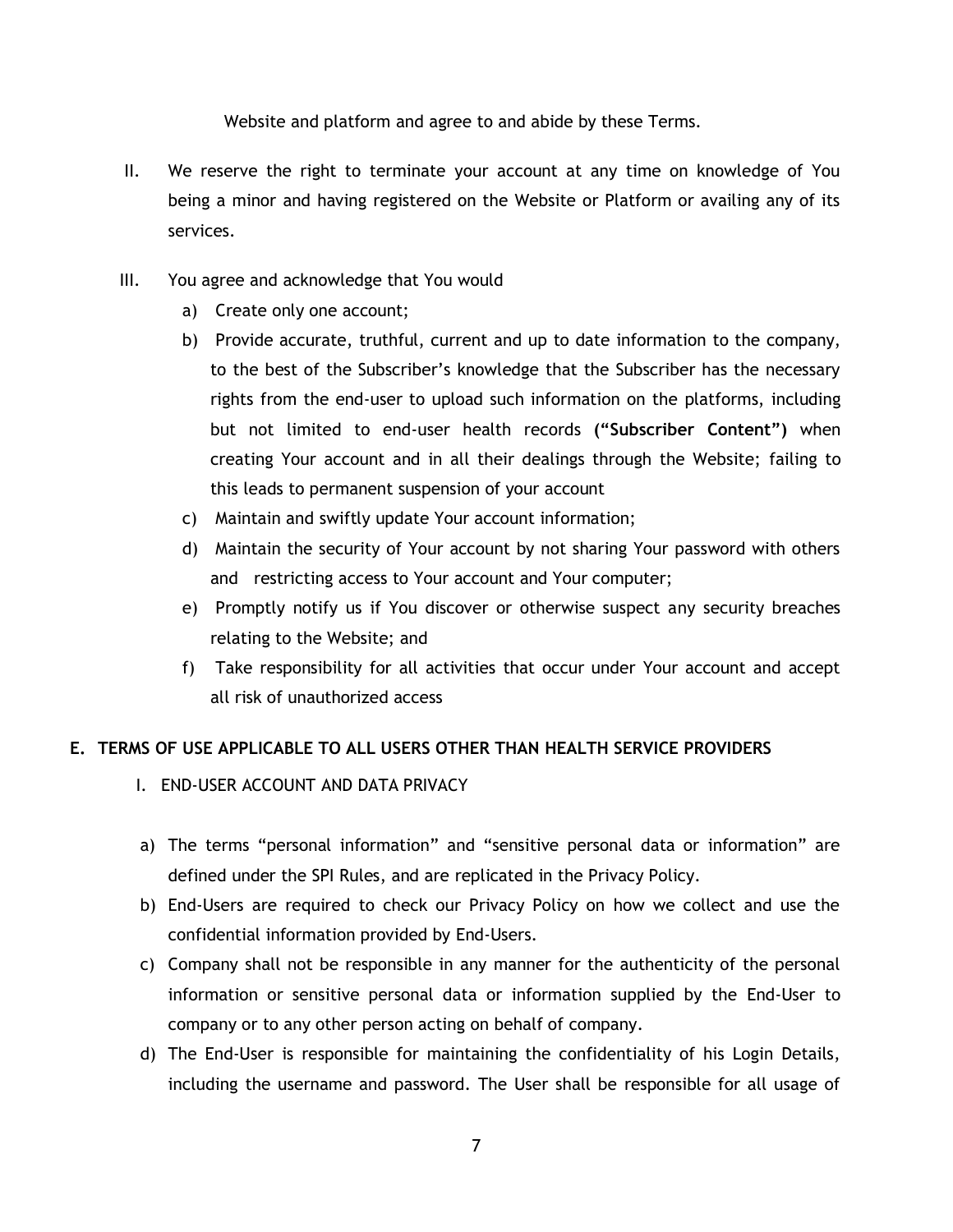the User's account and password, whether or not authorized by the User. The User shall immediately inform us of any actual or suspected unauthorized use of the User's account or password. Although company will not be liable for your losses caused by any unauthorized use of your account, you may be liable for the losses of company or such other parties as the case may be, due to any unauthorized use of your account.

- e) If you provide the Website un-current, incomplete, and inaccurate registration information, We strictly hold the right to permanently suspend your account.
- f) We may use such information collected from the Users from time to time for the purposes of restoring customer support related issues.
- **g) he possess valid supporting Government identification documents to prove the authenticity of such information.**

### II. LISTING CONTENT AND DISSEMINATING INFORMATION

- 1. We collect, directly or indirectly, and display on the Website, relevant information regarding the profile and practice of the Health Service Providers as well as Practitioners listed on the Website, such as their specialization, qualification, fees, location, visiting hours, and similar details. We take sound efforts to ensure that such information is updated at frequent intervals. Although we screen and evaluate the information and photos submitted by the Practitioners, it cannot be held liable for any inaccuracies or incompleteness represented from it, despite such sound efforts.
- 2. Services and Software products provided by SimpleeKare Health Private Limited is provided "as is", "as available" and we make no express or implied representations or warranties about its subscription services and/ or the Software or of merchantability or fitness for a particular purpose or use or non--infringement. We do not authorize anyone to make a warranty on our behalf and you may not rely on any statement of warranty as a warranty by us.
- 3. The Website may be linked to the website of third parties, affiliates and business partners. We have no control over, and not liable or responsible for content, accuracy, validity, reliability, quality of such websites or made available by/through our Website or platform. Inclusion of any link on the Website does not imply that we endorse the linked site. User may use the links and these services at User's own risk.
- 4. We take as read no responsibility, and shall not be liable for, any damages to, or viruses that may infect your equipment on account you access to, use of, or browsing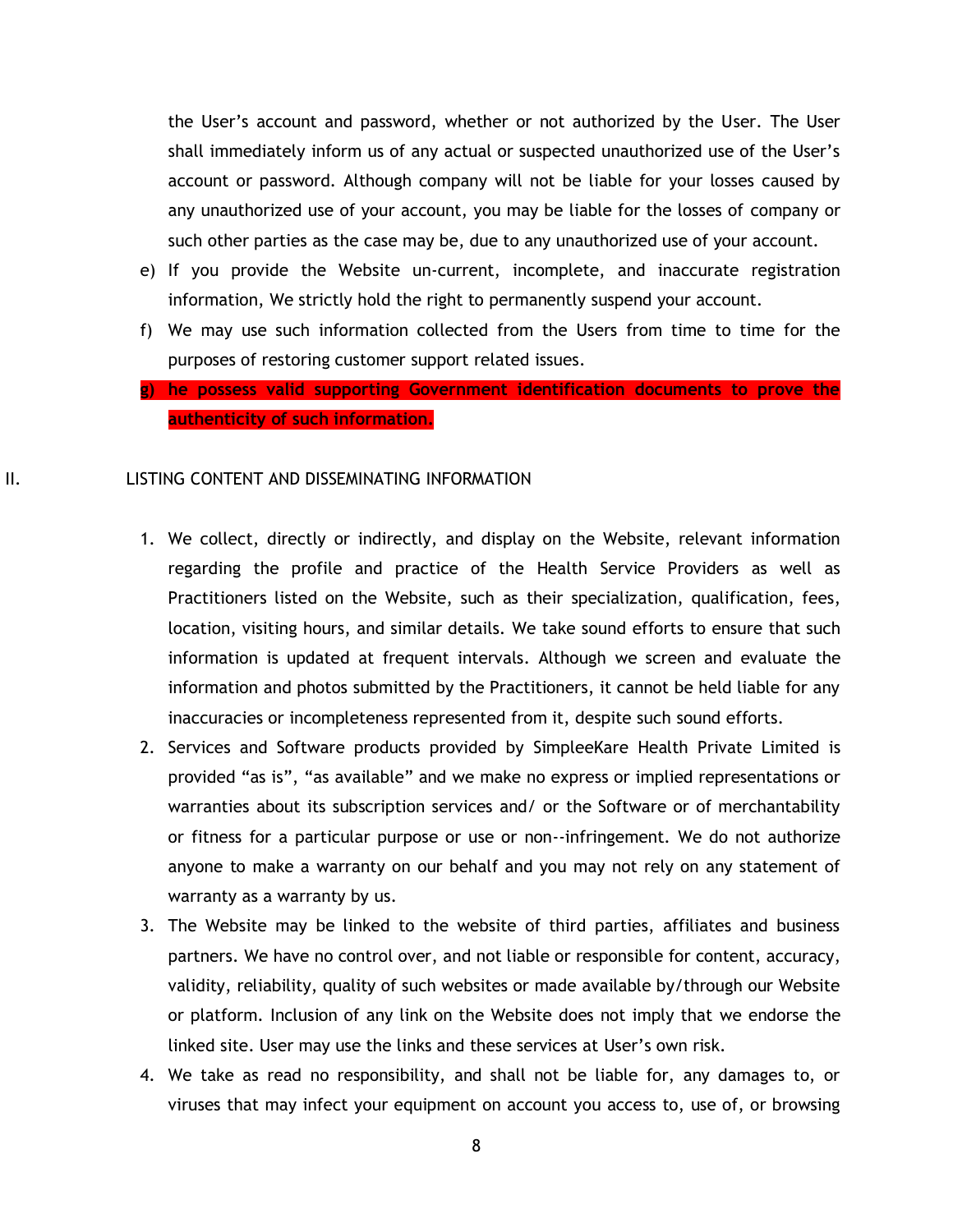the Website or the downloading of any material, data, text, images, video content, or audio content from the Website. If you are dissatisfied with the Website, your sole remedy is to discontinue using the Website or platform.

5. If we detect that you have provided fraudulent, inaccurate, or incomplete information, including through feedback, we reserve the right to immediately suspend your access to the Website or any of your accounts with us and makes such declaration on the website or platform alongside your name/your clinic's name as determined by us for the protection of its business and in the interests of Users. You shall be liable to indemnify us for any losses incurred as a result of your misrepresentations or fraudulent feedback that has adversely affected the company or its users.

### III. USER REGISTRATIONS

- **a.** To fully avail the services of the Website or Platform, You have to create a profile through Username and Password by providing our certain required User information i.e. Name, Email id, Password and Mobile Number.
- **b.** A registration is required for a new user in our website so as to avail the entire services offered by the website. You are responsible for safeguarding your username and password and for ensuring that they are not used by any other person.
- **c.** As a part of the registration process you agree to provide the Website current, complete, and accurate registration information as prompted to do by the Service and to maintain and update this information as required to keep it up to date, complete and precise.
- **d.** If you provide the Website un-current, incomplete, and inaccurate registration information, We strictly hold the right to permanently suspend your account.

# IV.COMMUNICATION WITH HEALTHCARE SERVICE PROVIDERS

**a.** The Services shall enable you to communicate with verified Healthcare Service Providers of your choice. While engaging in such communication on the Website or the platforms, you agree to refrain from consulting the Healthcare Practitioners for advice on serious health conditions, emergencies or major illnesses. All communication engaged between you and the Healthcare Service Providers on the Website or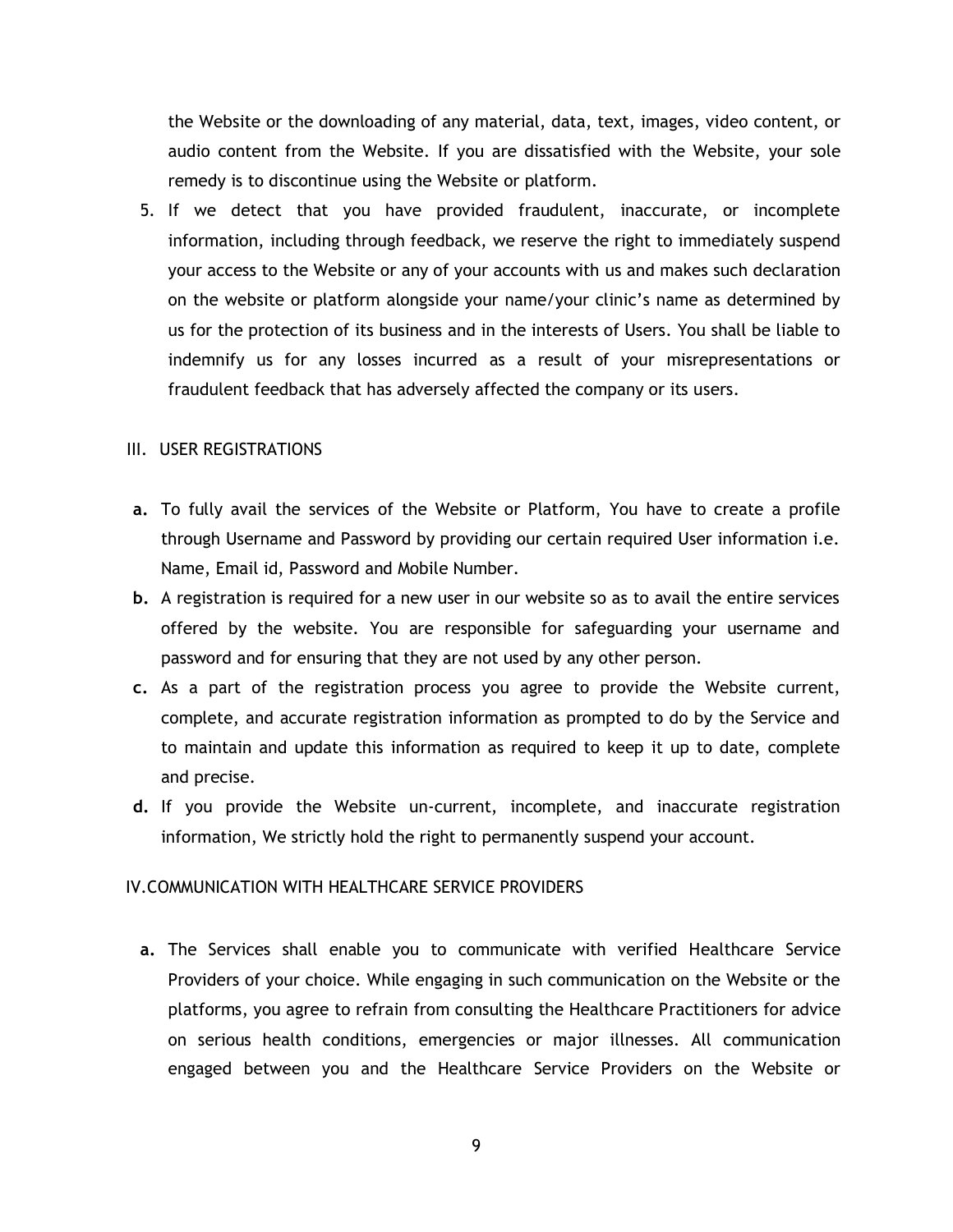Platforms shall be restricted to providing a brief description of your illness or the tests you intend to take and the scheduling of an appointment with him/her.

- **b.** You acknowledge that you may be required to share certain medical information with Healthcare Service Providers which may be classified as sensitive personal data or information under the provisions of the SPI Rules. You agree that while you share such information, you shall do so exercising independent judgment and that we shall not be held responsible for any misuse, loss, or divulgence of the information that you have shared with Healthcare Service Providers by the Healthcare Service Providers or any third parties.
- V. We authorize the end-users to view and access the content available on the Services solely for identifying suitable Healthcare Practitioners, scheduling appointments with them, obtaining your e-prescriptions, rescheduling follow-up appointments, obtaining an electronic copy of your diagnostic reports, and communicating with such Healthcare Practitioners. It is expressly clarified that the Website and the platforms should not be used in cases of medical emergencies and it is strongly encouraged that you verify any information which you have been provided with through the Website or the platforms.
- VI. Some of the information on the Website or Platforms such as context, responses, text, data, graphics, images, information, suggestions, health tips, guidance, and other materials (collectively referred to as "Information") that may be available on the Website or the platforms may be provided by the Healthcare Service Providers. The provision of such Information does not create a licensed medical professional patient relationship, between SimpleeKare and you and does not constitute an opinion, medical advice, diagnosis or treatment of any particular condition, but is only provided to assist you with locating appropriate medical care from a qualified healthcare practitioner.
- VII. We make no guarantees, representations or warranties, whether expressed or implied, with respect to professional qualifications, quality of work or expertise of the Healthcare Service Providers or with respect to any other Information provided on the Website or Platforms. In no event shall we be liable to you or to anyone else for any decision made or action taken by you by relying on the advice rendered by a Healthcare Service Provider or by relying on the Information.
- VIII. SimpleeKare does not recommend or endorse any advice rendered to you by any of the Healthcare Providers on the Website, the Platforms, or in person. Any advice or opinions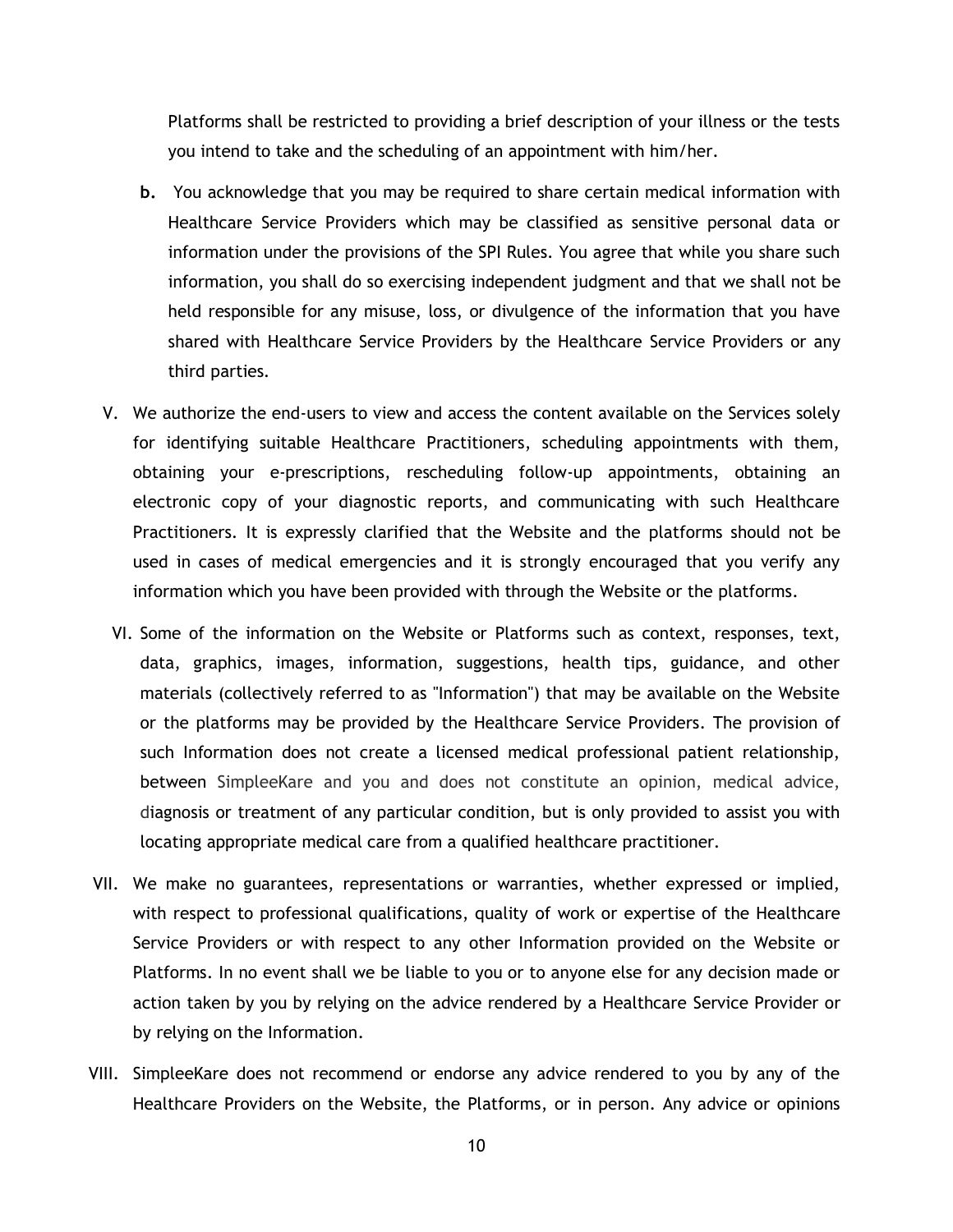relating to medication, procedures, diagnosis, treatment, etc., is provided to you by the Healthcare Service Provider in his capacity as a qualified practitioner and any use of such advice or opinions by you should be made exercising independent judgment. We shall not be held liable for:

- **a.** any prescription of incorrect medication or any inadequacy in the quality of the treatment provided to you by the Healthcare Service provider;
- **b.** any inconvenience suffered by you owing to a failure on the part of the Healthcare Service Provider to provide the agreed services to you or his failure to make himself available at the appointed time;
- **c.** any misconduct or inappropriateness in the behaviour of the Healthcare Service Provider or his support staff;
- **d.** any change in the time of the appointment or any cancellation thereof by the Healthcare Service Provider;
- **e.** any incorrect findings made in a diagnosis or in carrying out medical examinations;
- **f.** any reason, Health Records are not delivered to you or are delivered late despite its best efforts;
- **g.** any variation in the fee quoted; or
- **h.** any contingencies that may occur pursuant to you visiting the Healthcare Service Provider including further sickness, terminal illness or death.
- IX. The Company/Website shall use its best efforts to verify the authenticity of the Healthcare Service Providers. However, WE shall not be held liable for any incorrect or misleading details of Healthcare Service Providers mentioned on the Website and/or the Platforms.

# X. MEDICINE INFORMATION

This feature is an information source on medicines and/or pharmaceutical products and focuses on providing information (important or otherwise) necessary to understand such information, including but not limited to: Components or ingredients used in the manufacture of such medicines and/or pharmaceutical products;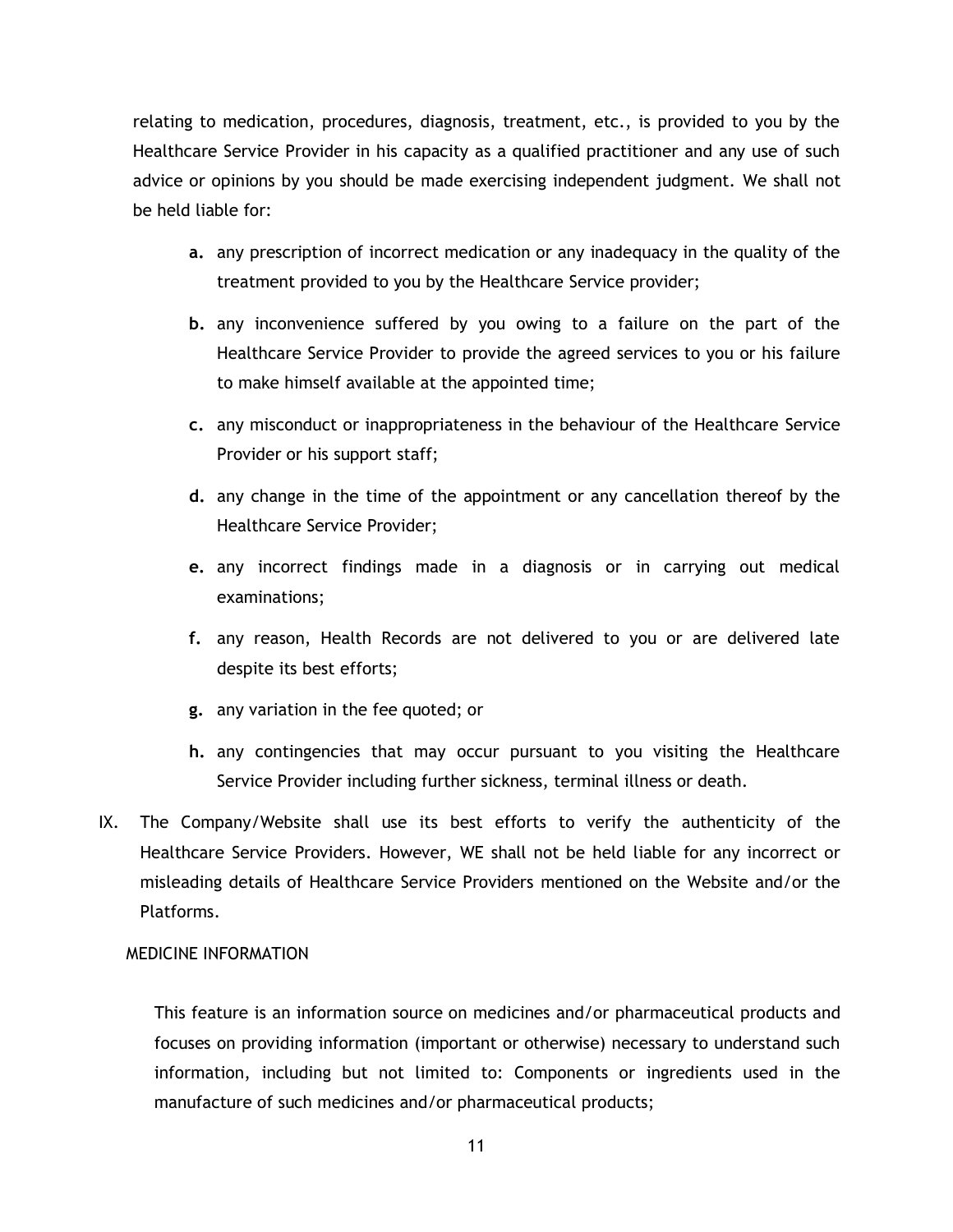- **a.** side effects caused by or arising from the use of medicines and/or pharmaceutical products,
- **b.** Alternative medicines/pharmaceutical products that can be used for certain types or ranges of medicines/pharmaceutical products
- **c.** symptoms and associated medicines/ pharmaceutical products generally administered in such cases.

### **1. For Users:**

**a.** You understand that any information provided under this facility is not meant to serve as a substitute for clinical advice and should not be relied upon when making treatment decisions. You are hereby informed that information relating to medicines and/or pharmaceutical products varies from country to country and region to region and therefore the information/content published herein is India specific and neither the Company/Website nor is the content owner responsible for its usability of the content outside India. We provide information here on an 'as is' basis, not intended to trade consultation with a qualified healthcare practitioner.

**b.** We have used commercially reasonable efforts to retrieve the information from reliable databases, however, you understand that the information contained in this feature is brought to you from open source platforms and third party sites/research reports. The Company/Website shall not be responsible or liable in any way for the accuracy of the information or for any errors, omissions or inaccuracies, regardless of the cause of such event, or for any consequences arising therefrom. The inclusion or exclusion of any medicines and/or pharmaceutical products does not imply that we advocate or disapprove of the use of any particular medicine and/or pharmaceutical product listed herein.

**c.** You understand that the information on medicines and/or pharmaceutical products contained herein does not constitute an offer or invitation or advise to use the same. The information on medicines and/or pharmaceutical products provided hereunder should not be relied upon in connection with any decision to self-medicate. It is suggestible that you always consult a medical practitioner at all times prior to relying upon any information set out herein.

12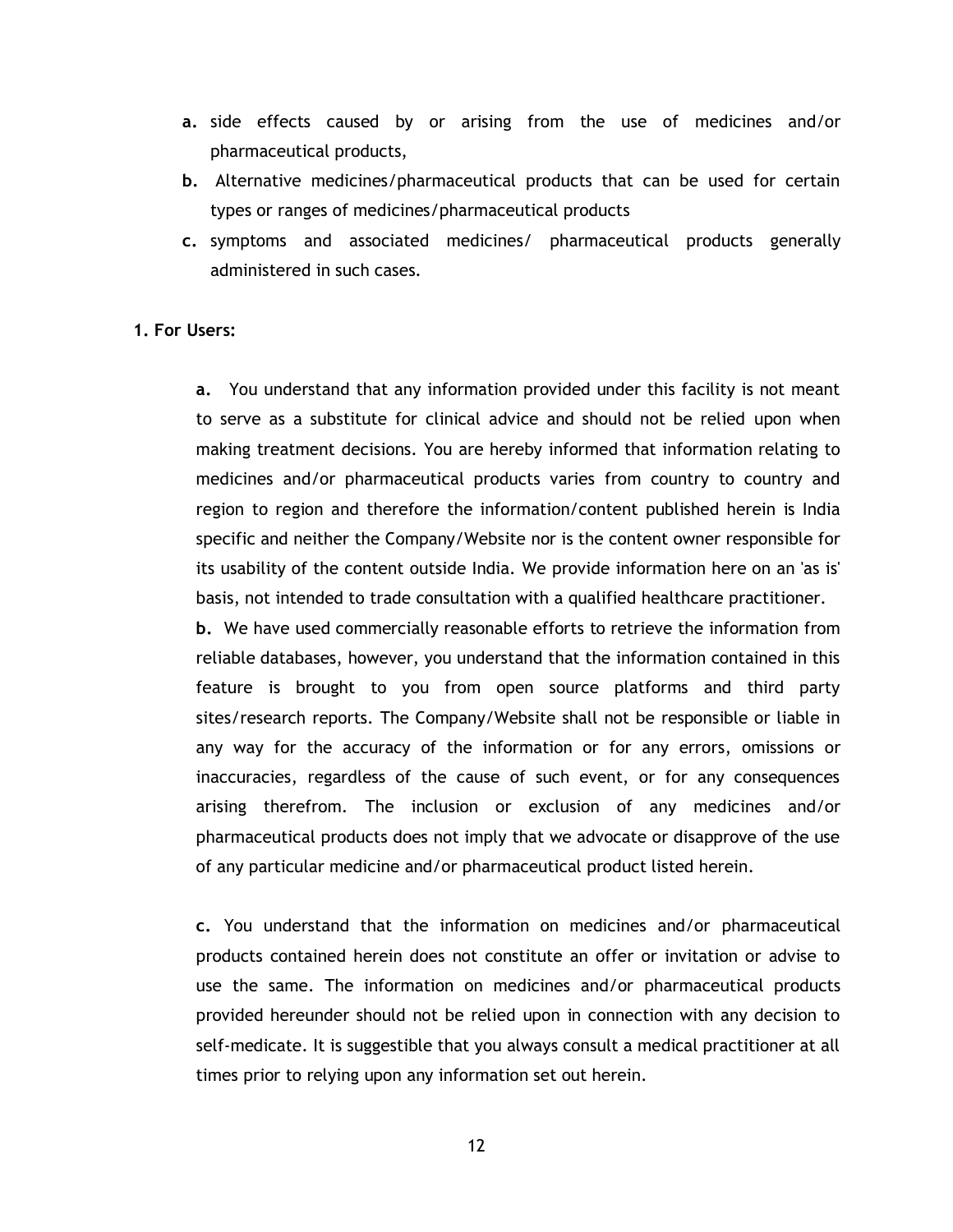# **2. For Practitioners or Health Service Providers:**

- **a.** Practitioners agree and acknowledge that we don't make any representation or warranty and does not guarantee the accuracy and/or legitimacy of any information or content provided vide the feature mentioned herein.
- **b.** The feature herein acts as an information source only and not as a database of medical prescription, and thus, does not warrant or confirm the validity, accuracy, completeness, safety, usefulness, reliability, legality, quality and/ or the applicability thereof. The Practitioners understand that any information provided under this feature is therefore not intended to serve as a substitute for clinical judgment and agrees to use his/her discretion while relying upon the same for treatment related advice, decisions or otherwise.
- **c.** We do not represent or warrant that the information provided herein will meet with the requirements or expectations of the Practitioner and that any content, material or results that may be obtained from use of information provided under the said feature will be accurate, timely, complete, reliable, genuine and that any errors with regard to the same will be correct at all times.

# **3. Disclaimer**

- **a.** The content/information provided herein, regarding medicine and/or pharmaceutical products including but not limited to dietary supplements etc., have not been evaluated or approved by the Drug Controller of India or any other statutory body.
- **b.** THE INFORMATION PROVIDED UNDER THIS FEATURE IS BROUGHT TO THE VIEWERS ON AN, "AS IS" AND "AS AVAILABLE" BASIS, WITHOUT ANY WARRANTY OF ANY KIND, EXPRESS OR IMPLIED. WE EXPRESSLY DISCLAIM ALL WARRANTEES OF ANY KIND, WHETHER EXPRESSED OR IMPLIED, STATUTORY OR OTHERWISE, INCLUDING, WITHOUT LIMITATION, IMPLIED WARRANTIES OF MERCHANTABILITY, FITNESS FOR A PARTICULAR PURPOSE, NON-INFRINGEMENT, SECURITY, ACCURACY OR COMPLETENESS OF THE INFORMATION PROVIDED HEREIN. WE ALSO EXPRESSLY DISCLAIM ANY AND ALL LIABILITY TO ANY PERSON WHOSOEVER IN RESPECT OF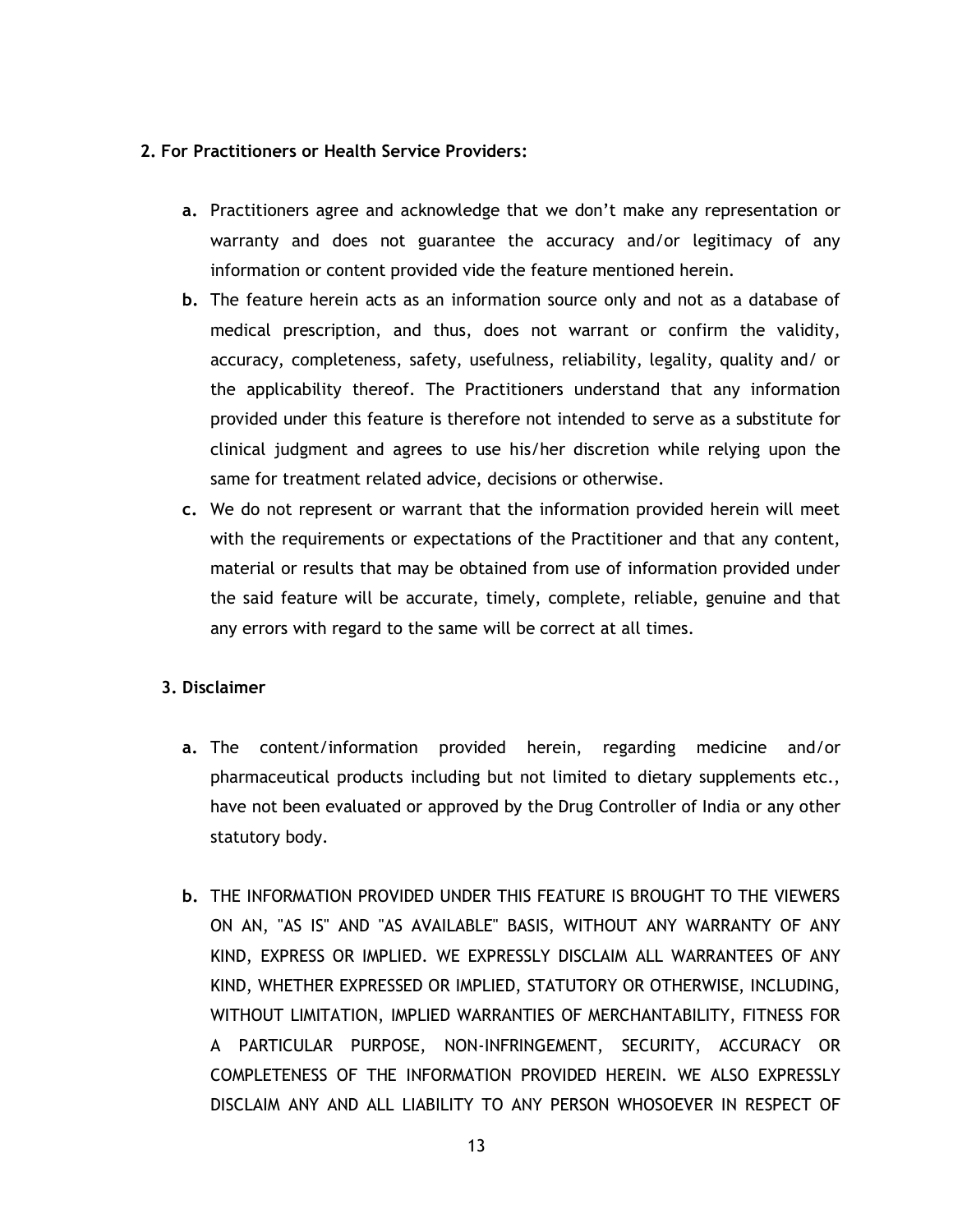ANY LOSS, DAMAGE, DEATH, PERSONAL INJURY OR OTHER CONSEQUENCES WHATSOEVER, HOWSOEVER CAUSED OR ARISING HEREUNDER, BY THEIR USE OF OR RELIANCE UPON, IN ANY WAY, TO THE INFORMATION CONTAINED HEREIN.

# **4. Limitation of Liability**

In no event, shall the Company/Website be liable to you for any lost or corrupted data, downtime, lost profits, business interruption, replacement service or other special, incidental, consequential, punitive or indirect damages, however caused and regardless of theory of liability, including without limitation negligence and in no event shall the total aggregate liability of the Company/Website.

# **5. Change or modification**

Any reference to any medicines and/or pharmaceutical products thereof, is subject to change/modification depending upon the applicable laws/technical/pharmaceutical updates. These, changes or improvements to such medicines and/or medicinal products may be made at any time without notice.

# **6. Delivery**

While it will be our endeavor to reach your medicine orders to you by the quickest means, we cannot commit to a specific date and time for delivery. The Company/Website shall not be liable for any delay / non-delivery of purchased goods, flood, fire, wars, acts of God or any cause that is beyond control. Delivery of orders would be done to the specific address mentioned by you.

# **7. Payment**

The prices mentioned with respect to the medicines/drugs are for indicative purposes.

# XI. CANCELLATION AND REFUND POLICY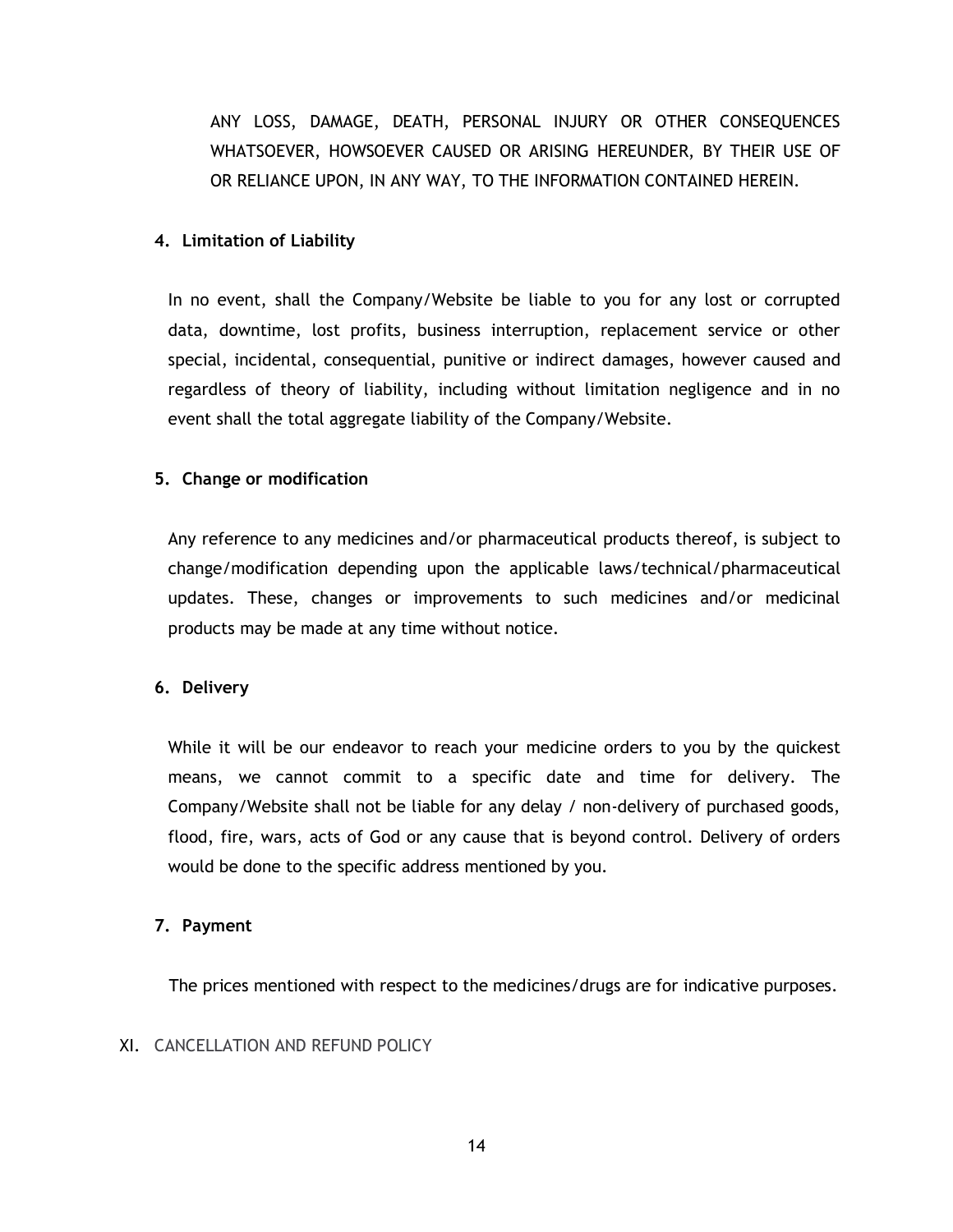- 1. In case of a 'Patient-No-Show (P.N.S)', where the User does not show-up at the concerned Practitioner's clinic or at the online consultation platform:
	- **a.** User's account will be temporarily disabled from booking further online appointments on [www.conferkare.com](http://www.conferkare.com/) for next one (1) month, in case of, two (2) Valid PNS. However, the User can continue to call the clinic via [www.conferkare.com](http://www.conferkare.com/) to get an appointment.

**b.** Patient- No-Show (P.N.S) for the purposes of these Terms and Conditions, is defined as, any instance where a User, who booked an appointment on the Website or platform using the Book Appointment facility , has not turned up for the appointment without cancelling, rescheduling, or informing the Practitioner in advance about the same. When Practitioner informs the company or website of the incident or marks a particular appointment as P.N.S. using the ConferKare software or ConferClinic within seven (7) days of the scheduled appointment, an email and SMS will be sent to the User to confirm on the incident with reasons. Where the User is not able to establish that the User had a legitimate reason as per Clause XI 1(c), for not showing up, the company or website shall be entitled to take actions as under Clause XI 1(a). However Users understand that, actions such as ones mentioned under Clause XI 1(a) are included as a deterrent to stop Users from misusing the Website or platform, and the loss of business hours incurred by the Practitioner.

**c.** Following instances, solely at the discretion of the company or website, would be construed as valid cases of PNS ("Valid PNS"), in which case the User shall be penalized as per Clause XI 1(a):

- In case User responds to the PNS Communication with below reasons:
	- i. Forgot the appointment
- ii. Chose to visit another Practitioner/consulted online;
- iii. Busy with other work; or such other reasons (which the company or website at its discretion decides to be a valid reason to not show up).
- Where the User has booked a paid appointment and is unable to visit or e-consult the Practitioner, due to such genuine reasons of sickness etc. at the sole discretion of the company or website, pursuant to conducting of investigation, the User shall be provided with a refund of such payment made by User, at the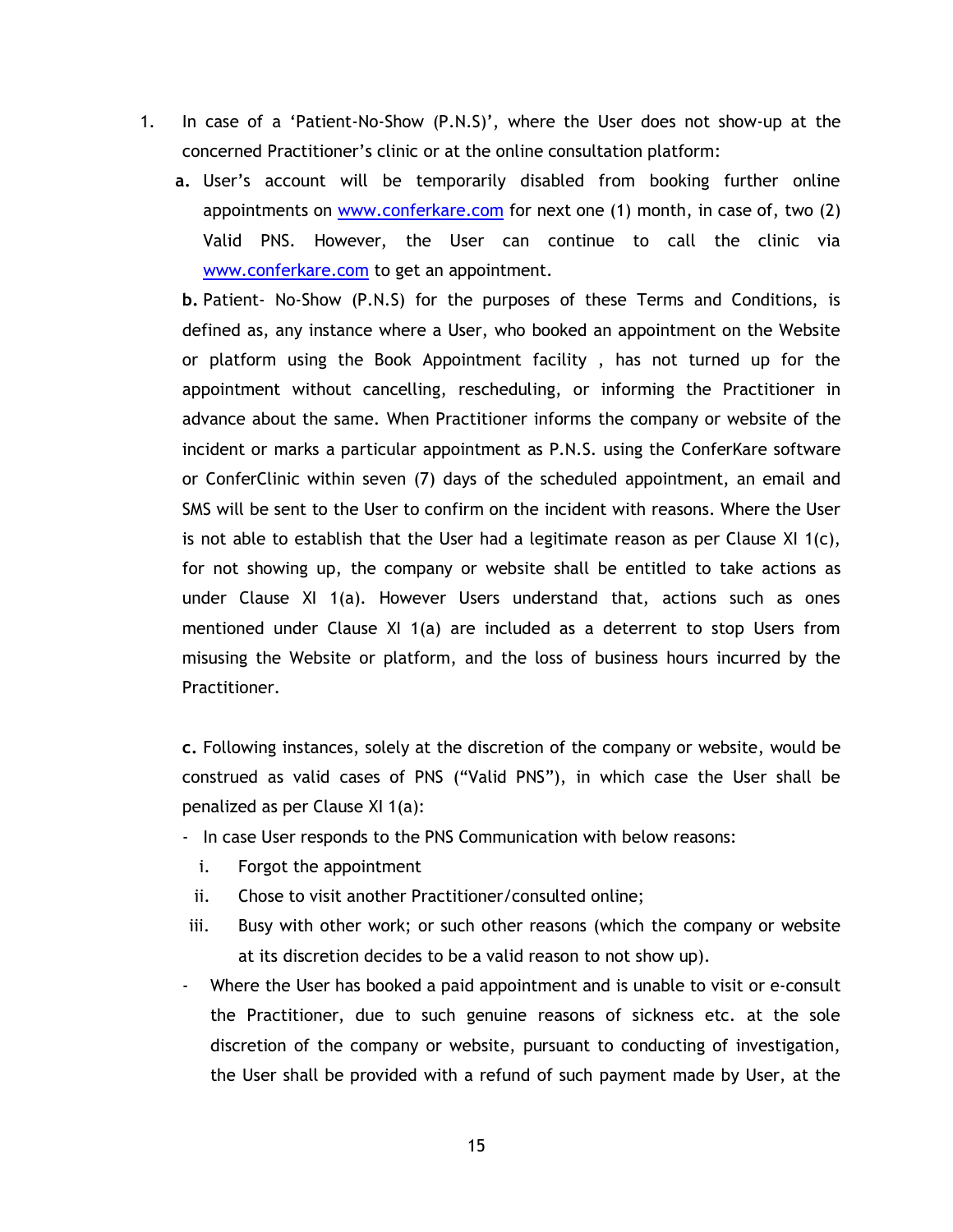time of booking. However, where cancellation charges have been levied, you would not be entitled to complete refund.

- **d.** The company or website reserves the right to make the final decision in case of a conflict. The total collective liability of the company or website with respect to any claims made herein shall be INR 200.
- 2. In the event that, the Practitioner with whom User has booked a paid appointment via the Website, has not been able to meet the User, User will need to write to us at [support@simpleekare.com](mailto:support@simpleekare.com) within five (5) days from the occurrence of such event; in which case, the entire consultation amount as mentioned on the Website will be refunded to the User within the next five Seven (7) to Ten (10) business days in the original mode of payment done by the User while booking. In case where the User, does not show up for the appointment booked with a Practitioner, without cancelling the appointment beforehand, the amount will not be refunded, and treated as under Clause XI (1). However, where cancellation charges have been levied (as charged by the Practitioner/Practice), you would not be entitled to complete refund even if you have cancelled beforehand.
- 3. Users will not be entitled for any refunds in cases where, the Practitioner is unable to meet the User at the exact time of the scheduled appointment time and the User is required to wait, irrespective of the fact whether the User is required to wait or choose to not obtain the medical services from the said Practitioner.

# **F. TERMS OF USE APPLICABLE TO ALL HEALTH SERVICE PROVIDERS**

### I. REGISTRATION

a) For the purposes of viewing the details off End-Users, accepting or declining appointments, rescheduling or cancelling appointments, sharing prescriptions, diagnostic reports, and communicating with an End-User, you shall be required to register yourself on the Website or the Mobile Applications by creating a username and password. For the purposes of securing your registration, you shall be required to share certain details including, but not restricted to, your name, age, sex, email address, clinic/diagnostic centre/hospital address, phone number and professional license number, if any. This information is collected for the purpose of facilitating interaction with the End-Users and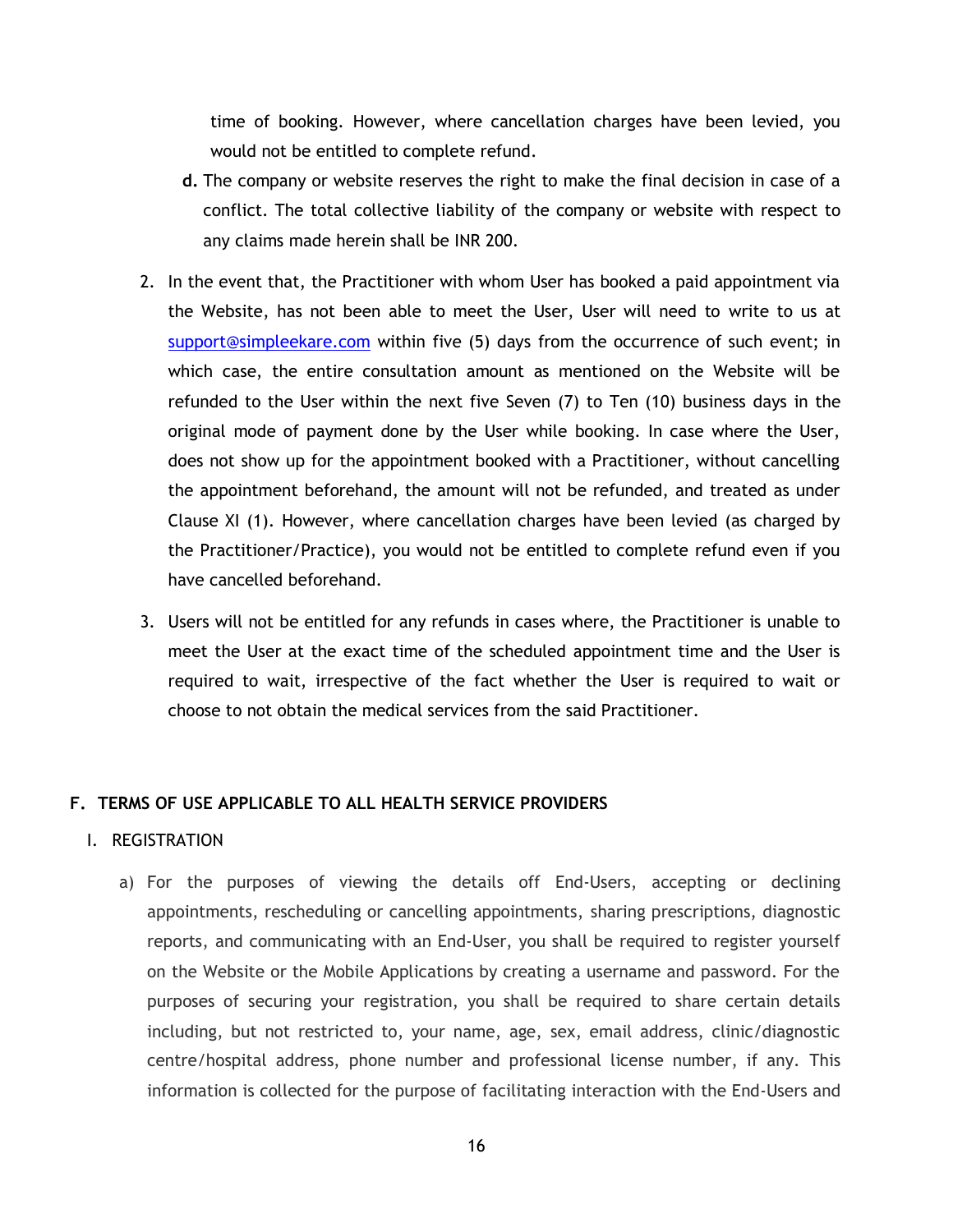other Users. If any information displayed on the Website in connection with you and your profile is found to be incorrect, you are required to inform us immediately to enable the company or website to make the necessary amendments.

- b) You understand that the company or website may eventually introduce a fee on sign-up and such sign-up fee as and when introduced shall have to be paid by you and shall be non-refundable.
- c) Registration on the Website or the Platforms is one-time and you are required to remember your username and password details and keep the same confidential. In the event where you have misplaced your username and password details, you can retrieve the same using the "forgot username/password" option on the Website or on the platforms.
- **II.** The company or website reserves the right to moderate the communication exchanged between you and the end-users by providing feedback from time to time. The company or website further reserves the right to remove any abusive, inappropriate, offensive or promotional content added by you on the Website or the Mobile Applications.
- **III.** The company or website shall provide the End-users with an option to share their feedback on their experience with you and accordingly rate you on the Website or on the Mobile Applications. While we will use best efforts to moderate such feedback shared by the Endusers on the Website or on the Platforms, the company or website shall not be liable for any inappropriate or offensive feedback shared by the End-users.
- **IV.** Practitioners explicitly agree that the company or website reserves the right to publish the Content provided by Practitioners to a third party including content platforms.
- **V.** The Company or website is merely a technology platform which assists in linking you with potential End-users and is not guaranteeing or promising any fixed or assured benefits that may accrue to you in using the Services. Further, you acknowledge that we have no means to verify the genuineness of End-Users and hence, the company or website shall not be held liable for any loss or damage suffered by you in using the Services to network and/or meet with End-Users.
- **VI.** You, as a Healthcare Service Provider represent and warrant that you will use the Services strictly in accordance with applicable law. Any contravention of applicable law as a result of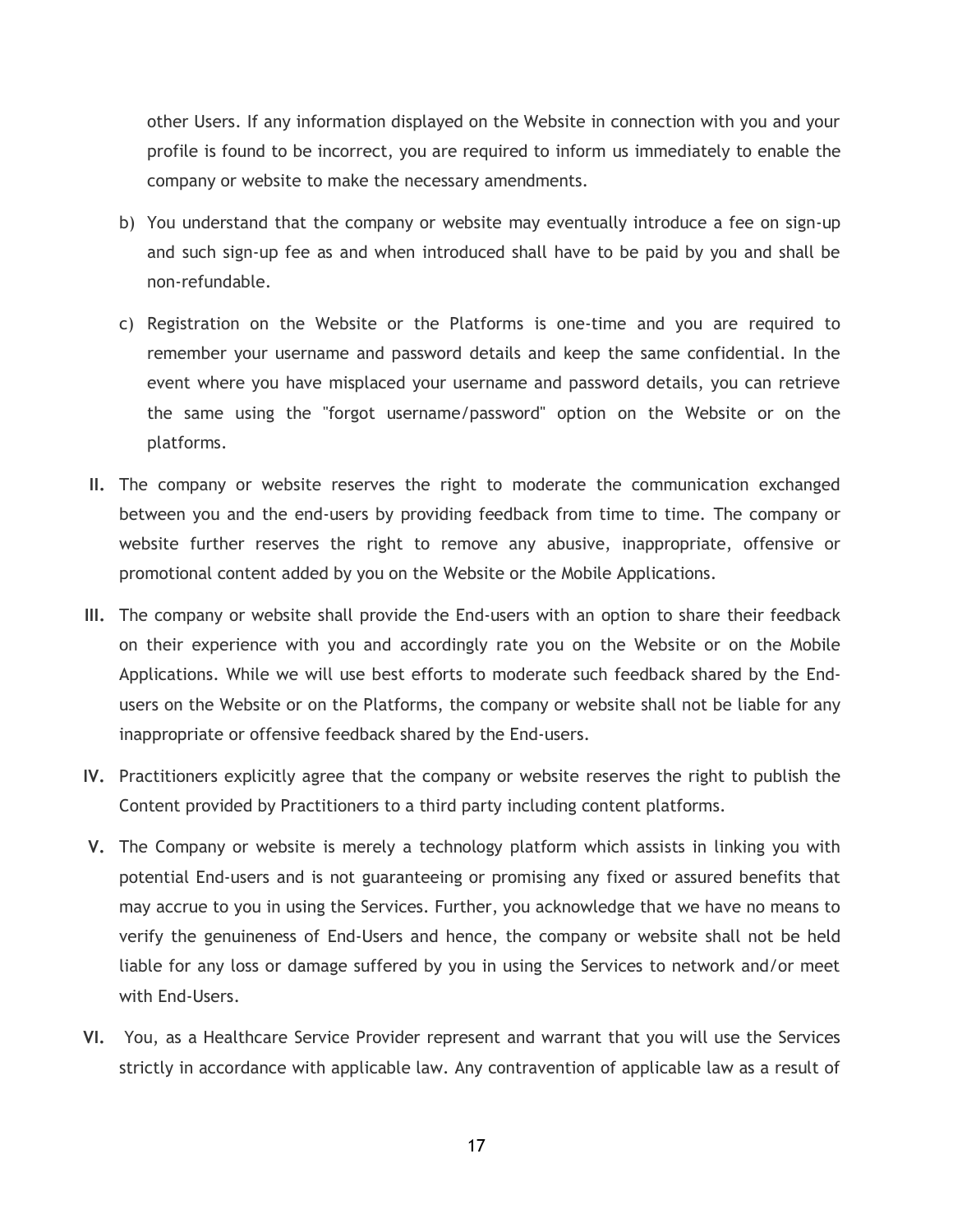your use of these Services is your sole responsibility and the company or website shall accept no liability for the same.

### **G. TERMS OF USE APPLICABLE TO SUBSCRIBERS**

Terms of Use for Practitioners, Practices and Healthcare Providers for the use of ConferKare, ConferClinic and ConferDR provided by SimpleeKare Health Private Limited ("SimpleeKare")

- **I.** SimpleeKare is the creator and owner of the software ConferKare, ConferClinic and ConferDR and all their variants, versions, add-ons, and subsidiaries (including all files and images contained in or generated by the software, and accompanying data, together the "Software"). The Subscription Services have been designed for use at businesses, institutions, establishments and organizations engaged in the healthcare practices ("Practices") by "healthcare Service providers" (which term shall also include designated associates of the healthcare service providers who would use Software), and clients of the healthcare Service providers ("End-Users", which term shall also include members of public who search for Practitioners on the website anonymously or as a registered user of the Service) to find, manage and organize information including but not limited to personal or non-personal information, practice and business information, appointments, prescriptions, medical records, billing, inventory and accounting details. All users of the Subscription Services are together termed as ("Users"or "you" or "your").
- **II. "ConferClinic – Medical / Clinic Management Software" or "ConferDR" or "ConferKare"**  shall mean, collectively or individually, the software created/ designed by SimpleeKare that is provided to the Subscriber(s) on a subscription basis for the Purpose.
- **III.** All medically related information, including, without limitation, information shared via ConferClinic/ConferDR comes from independent healthcare professionals and organizations and is for informational purposes only.

# **IV. ConferKare Terms of Use:**

**a)** SimpleeKare is the creator and owner of the software ConferKare [\(www.conferkare.com\)](http://www.conferkare.com/) which is for the End-users to book online appointments with Doctors, book lab tests online, order medicines online, order for diagnostic imaging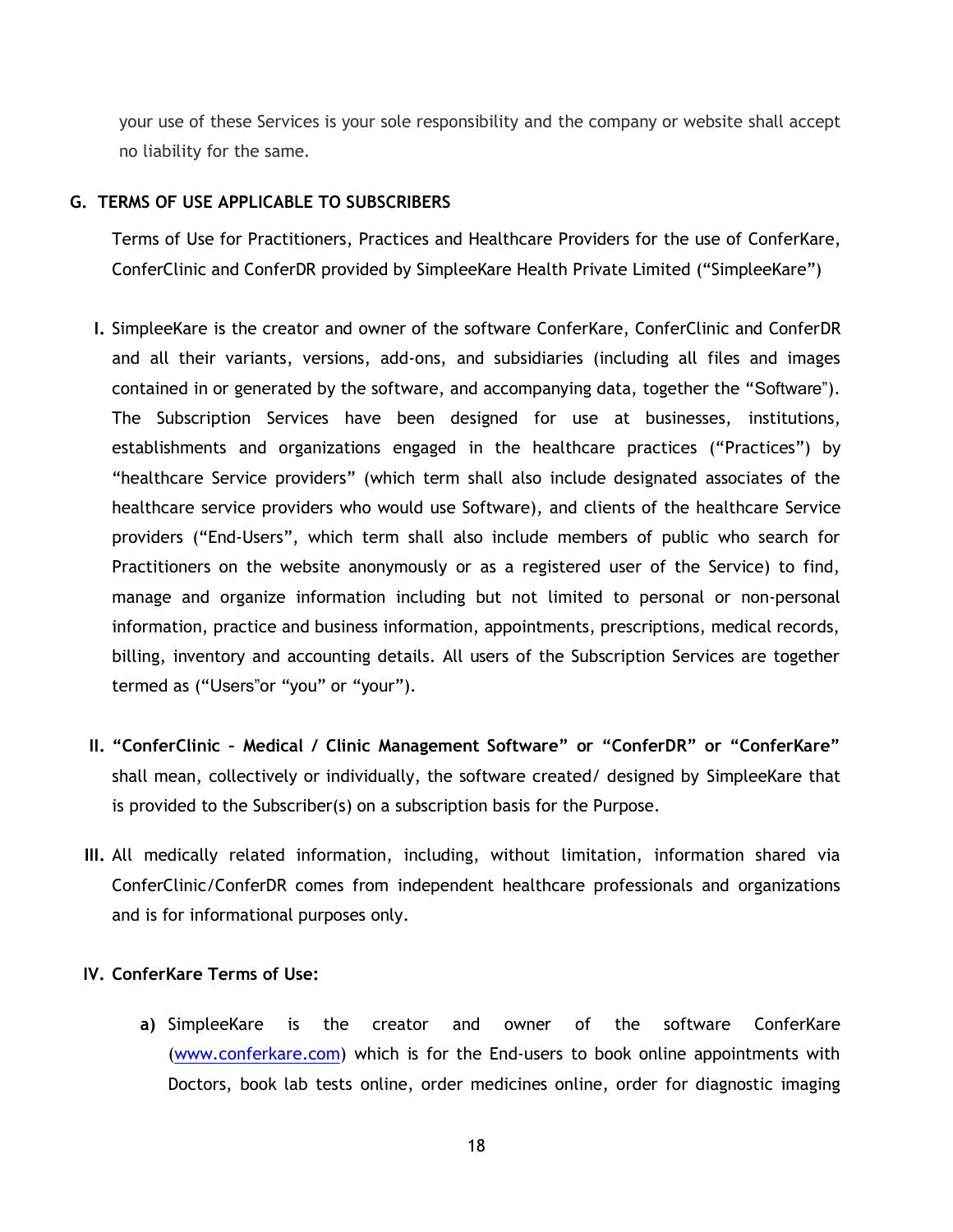tests at home and other healthcare services from different healthcare service providers from all over India.

- b) User shall agree to use the Conferkare by accessing its website and has no responsible in relation to the working of the hardware. Patients will be able to access ConferKare application without any charges.
- c) The company or website may, at its sole discretion, suspend User's ability to use or access the Subscription Services at any time while the company or website investigates complaints or alleged violations of this Agreement, or for any other reason.
- d) ConferKare reserves the right to use the following types of information stored in our software:
	- i. End-Users' demographic information as anonymised form;
	- ii. End-Users' information in relation to his health and history (anonymised form);

# **V. ConferClinic Terms of Use:**

- a) Subscriber hereby acknowledges that the company or website has designed and developed certain online cloud based software defined below as ConferClinic – Medical / Clinic Management Software [\(www.conferclinic.com\)](http://www.conferclinic.com/) to connect patients with healthcare providers, including hospitals, nursing homes, clinics, doctors, pharmacies, diagnostic labs, imaging centers, telehealth care services from various service providers and other services in relation thereto as detailed on the software and that intends to make available such ConferClinic – Medical / Clinic Management Software, to the Subscriber(s) to enable the Subscriber(s) to upgrade its Outpatient department (OPD) in order to attract and delight patients/customers. The Subscriber, being a third party / end customer, desires to use the ConferClinic for the Purpose, and not for redistribution;
	- **b) Intellectual property rights**
		- i. You acknowledge that although some Content may be provided by healthcare professionals, the provision of such Content does not create a medical professional/patient relationship, and does not constitute an opinion, medical advice, or diagnosis or treatment, but is provided to assist you in choosing a doctor, dentist or other healthcare specialist, professional, provider, organization, or agents or affiliates thereof (collectively, "Healthcare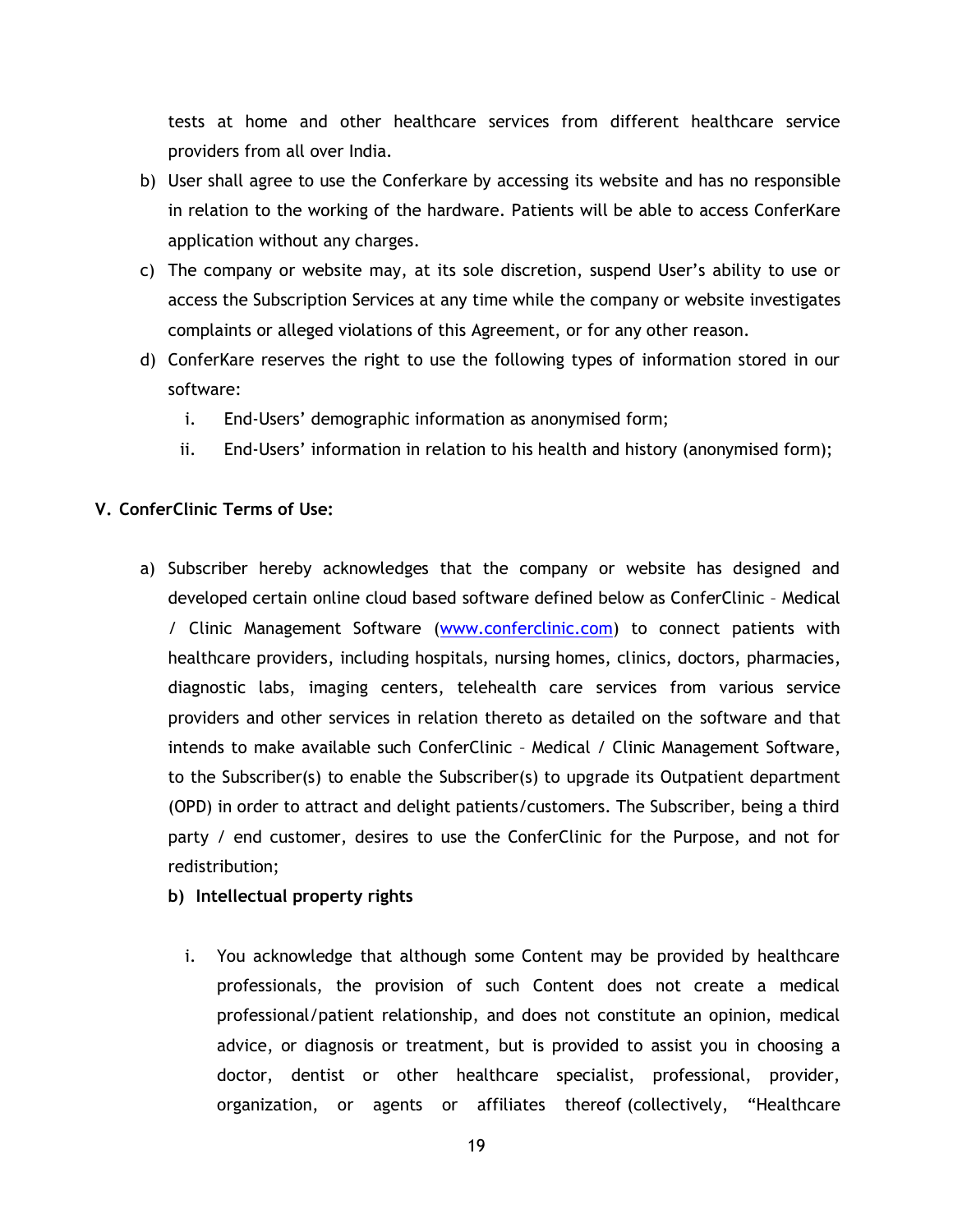Provider"). "Content" means content, text, data, graphics, images, photographs, video, audio, information, suggestions, guidance, and other materials provided, made available or otherwise found through the Services and/or Site, including, without limitation, Content provided in direct response to your questions or postings.

- ii. WE DO NOT PROVIDE MEDICAL ADVICE The Content that you obtain or receive from ConferClinic, its employees, contractors, partners, sponsors, advertisers, licensors or otherwise through the Services, is for informational, scheduling and payment purposes only.
- iii. All information, content, services and software displayed on, transmitted through, or used in connection with the Software, including for example news articles, reviews, directories, guides, text, photographs, images, illustrations, audio clips, video, html, source and object code, trademarks, logos, and the like (collectively and hereinafter referred to as the "Content"), as well as its selection and arrangement, is owned and controlled by Us. Everything included in our software is protected by copyrights, patent and various other intellectual property rights.
- iv. The Subscriber(s) are not allowed to use the Trademarks, logos and service marks displayed on the ConferClinic – Medical / Clinic Management Software which are the property of SimpleeKare or its subsidiary companies or our vendors or any third parties without prior concerns.
- v. You agree not to decompile, reverse engineer or disassemble any software or other products or processes accessible through ConferClinic – Medical / Clinic Management Software, not to insert any code or product or manipulate the content in any way that affects the subscriber's experience, and not to use any data mining, data gathering or extraction method.
- vi. We respect the intellectual property of others. If You believe Your work has been copied in a way that constitutes copyright infringement or are aware of any infringing material on ConferClinic - Medical / Clinic Management Software, please email us at [support@simpleekare.com](mailto:support@simpleekare.com)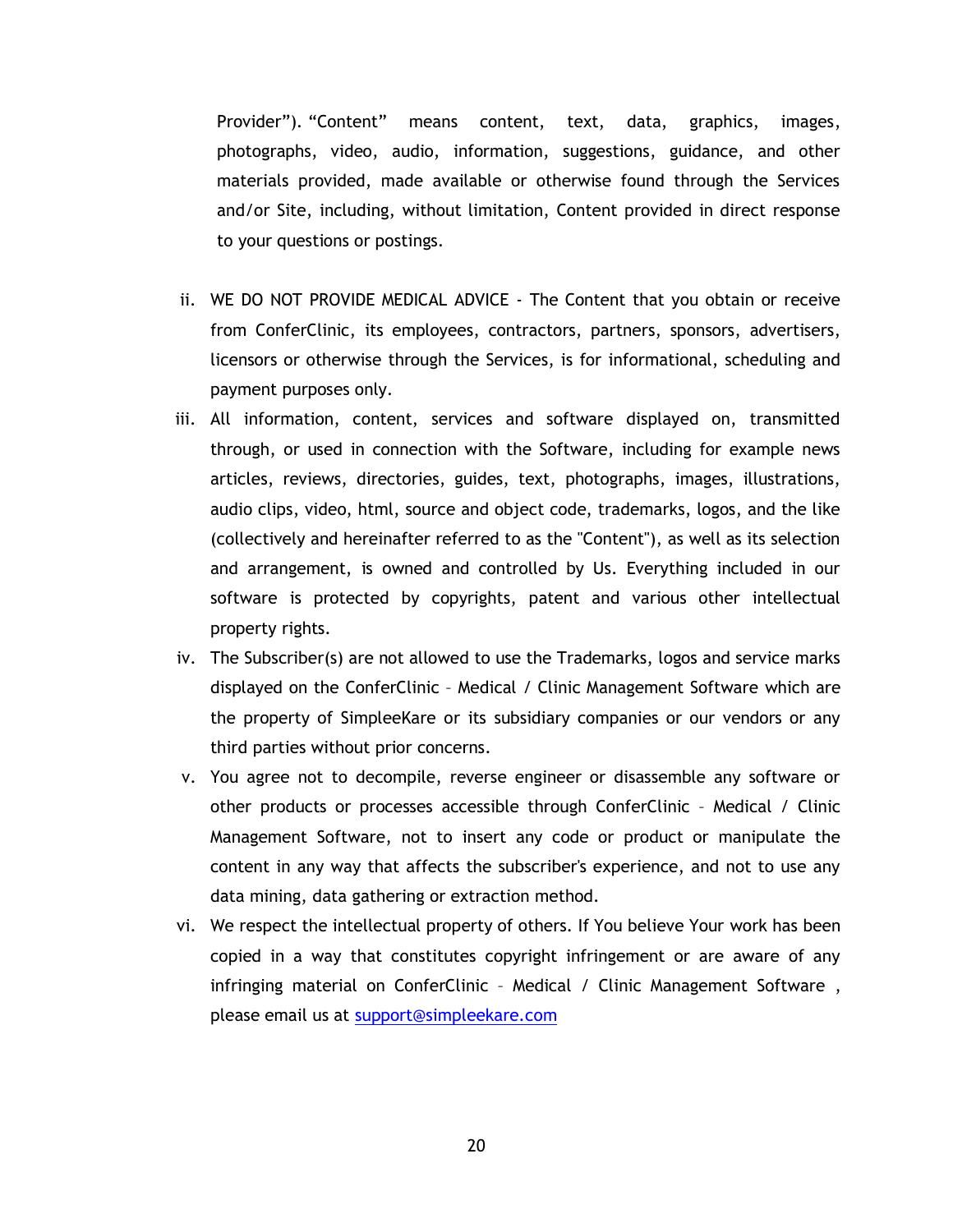- vii. Subject to all limitations and restrictions contained herein, SimpleeKare grants to the Subscriber a subscription, non-exclusive, and non-transferable right to access and operate the object code form of the ConferClinic – Medical / Clinic Management Software. Subscriber shall have a limited right and license to Use the ConferClinic – Medical / Clinic Management Software solely for its internal purposes. Subscriber shall not allow any website that is not fully owned by the Subscriber to frame, syndicate, distribute, replicate, or copy any portion of the Subscriber's website that provides direct or indirect access to the ConferClinic – Medical / Clinic Management Software. The Subscriber shall be provided with log-in credentials to the ConferClinic – Medical / Clinic Management Software by the SimpleeKare representative. Patients will be able to access ConferKare application without any charges. Doctors will be able to access ConferDr application for Telemedicine and E-Prescriptions.
- viii. SimpleeKare may offer at its discretion, a free trial of the ConferClinic Medical / Clinic Management Software for a specified time period. During such trial period, the Subscriber shall be bound by the terms of this Agreement and any applicable law, regulation and generally accepted practices or guidelines in the relevant jurisdictions. Any data which the Subscriber enters into the ConferClinic – Medical / Clinic Management Software, and any customizations made by or for the Subscriber, during the Subscriber's free trial will be permanently lost at the expiry of the specified time period unless the Subscriber Upgrades his/her/its subscription to one of the paid subscription plans. We do not provide any warranty during the trial period.
- ix. We have the sole right to modify any feature or customize them at its discretion and there shall be no obligation to honour customization requests of the Subscriber. The subscription fee hence charged is exclusive of any customization costs. It will be provided to Subscriber at additional cost based on the request and effort estimation for the customization.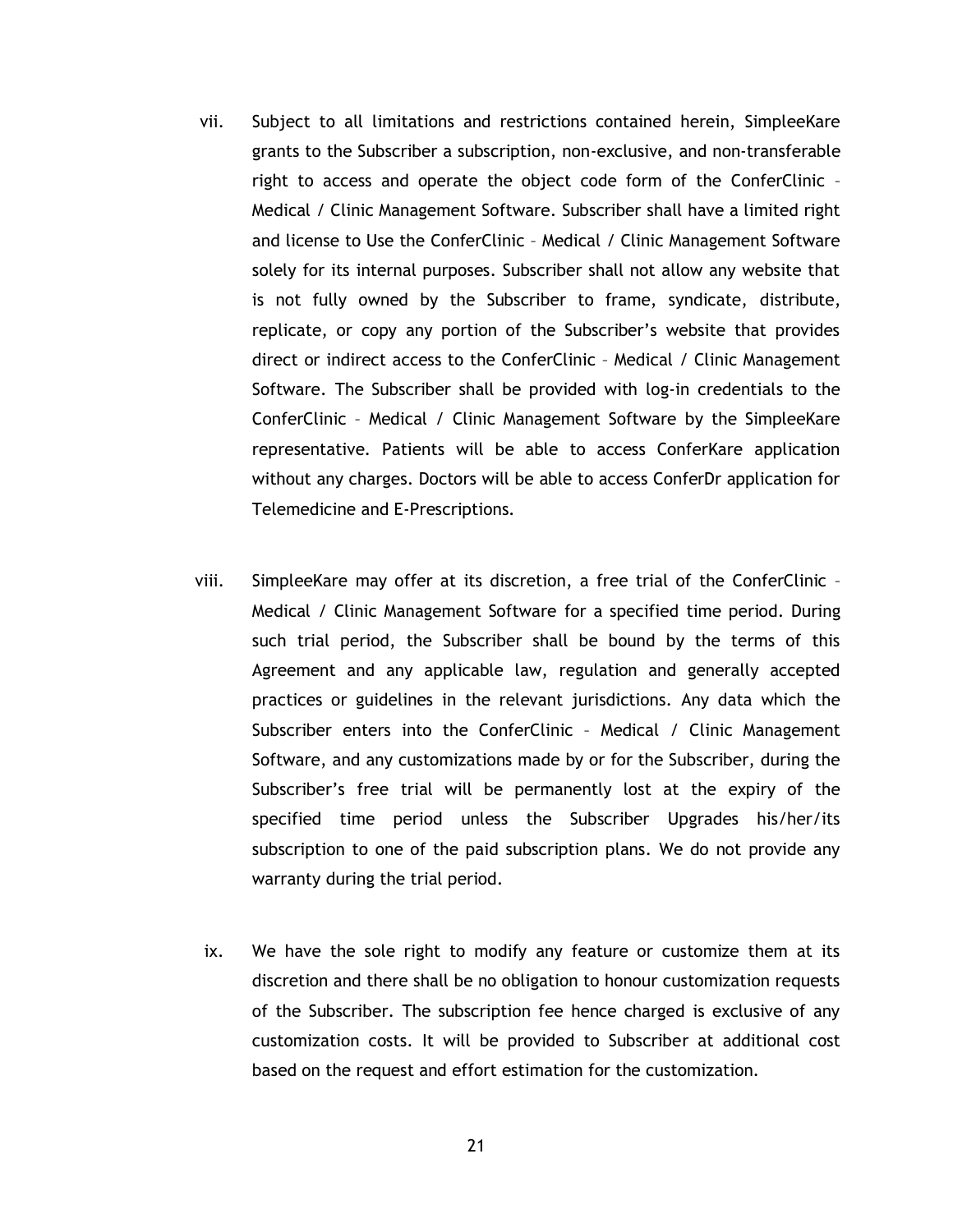- x. SimpleeKare reserves the right to add new functionality and modify existing functionality to the ConferClinic – Medical / Clinic Management Software as and when it deems fit, and make any such changes available in newer versions of the ConferClinic – Medical / Clinic Management Software. The Subscriber will be duly notified upon release of such newer versions and SimpleeKare reserves the right to automatically Upgrade all its subscribers, including the Subscriber, to the latest version of the ConferClinic – Medical / Clinic Management Software as and when SimpleeKare deems fit.
- xi. Any Information and Content provided by the subscriber by providing information to, communicating with, and/or placing material on ConferClinic – Medical / Clinic Management Software, including for example but not limited to, communication during any registration and communication is the sole responsibility of the Subscriber. SimpleeKare will not be responsible for the incompleteness or inaccuracy of such information, including if as a result of such inaccuracy, a communication is sent to an unintended recipient.
- xii. The Subscriber undertake not to disseminate information through the Website or Platform that is false, inaccurate or misleading, or violate any applicable laws or regulations for the time being in force.
- xiii. Subscriber acknowledges that the ConferClinic Medical / Clinic Management Software shall include the ability for SUBSCRIBERs of the Subscriber's service ("End-SUBSCRIBERs") to provide Feedback on such service using the ConferClinic - Medical / Clinic Management Software. "Feedback" for the purposes of this Agreement shall mean feedback, ratings and review provided by End-SUBSCRIBERs to the Subscriber's service made available by SimpleeKare on the ConferClinic – Medical / Clinic Management Software.

22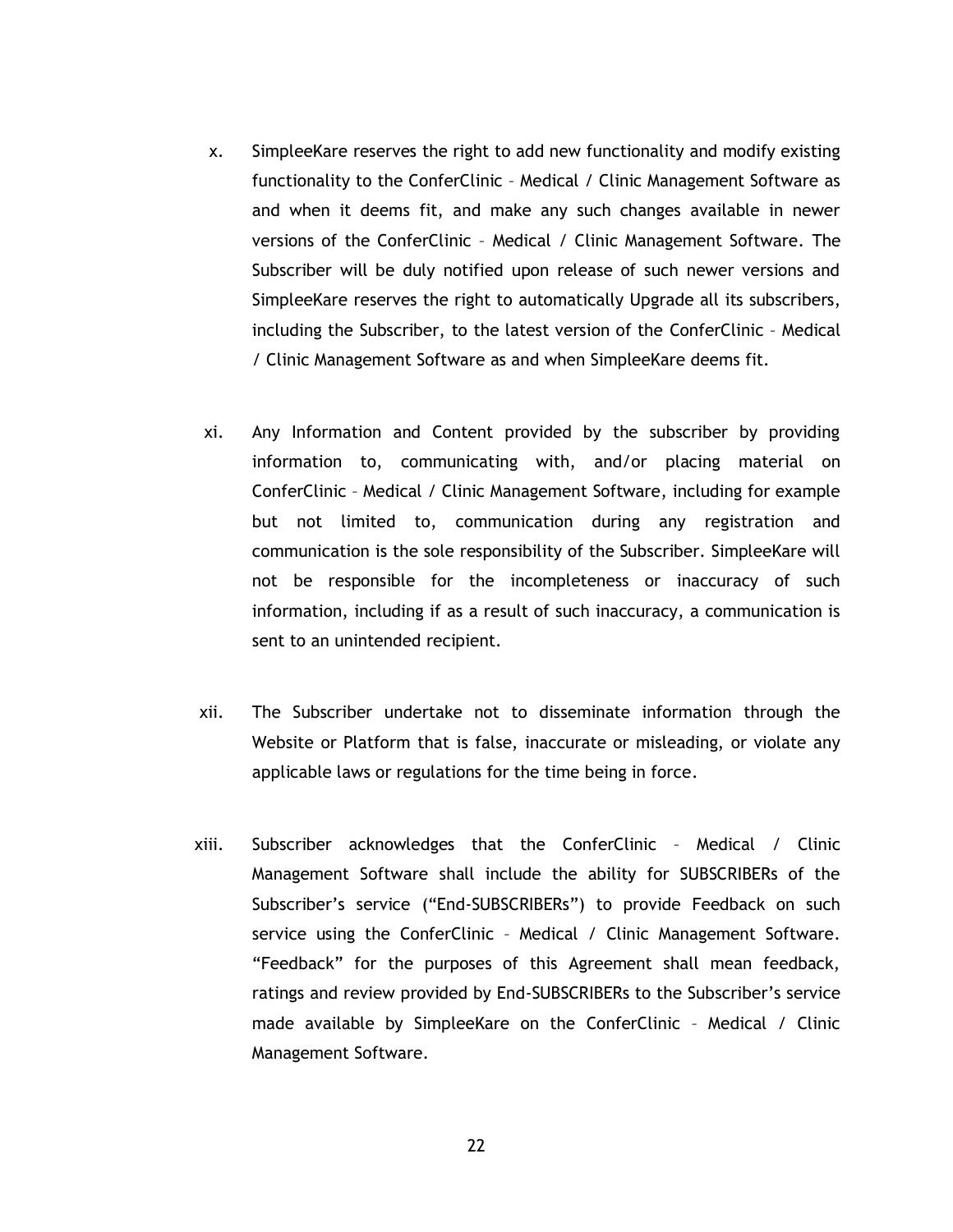### **VI. ConferDR Terms of Use:**

- a) ConferDR is software wherein Practitioners are able to connect with patients online and access their practices.
- b) The Practitioner agrees that if the Software is being used by its employees or agents, including receptionists, such employees or agents will use the Software in accordance with this Agreement**.**
- c) Subscribers can use ConferDR to book appointments with End-Users, send End-Users reminders for appointments, record their clinical notes, generate their prescriptions and to generate bills and invoices.
- d) Subscriber shall agree that they will be subscribing the Software for the purpose of End-User and practice management and will not use the Subscription Services provided by the company or website for any unauthorized and unlawful purpose. You will not impersonate another person.
- e) ConferDR sends alerts pertaining to the follow up visits to the End Users of the Customers and enables the End Users to also access their appointment details through User account created through ConferDR.com or any of company's platforms.
- f)ConferDR has been integrated with ConferKare to enable Practitioners to electronically share any type of Health Records with patients' Account. These Health Records may include and are not limited to prescriptions, files, vital signs, immunization plans, growth charts, clinical notes, treatment plans, invoices and payments etc and this list will keep evolving as more types of Health Records are added to the software. Once shared, these Health Records can be accessed by End-Users on ConferKare platform.
- g) The company or website shall not validate the Health Records and will not be responsible for any errors in or incompleteness of such Health Records provided by you. You hereby represent and warrant that to the extent that you provide any such Health Records, it is true and complete to the best of your knowledge.

### **VII. Payments and Cancellation.**

i. SimpleeKare shall activate the ConferClinic – Medical / Clinic Management Software within fifteen (15) days upon receipt of an order and upon clearance of the payment for the order placed. The Subscriber shall be liable to pay the subscription fee including taxes in accordance with the quotation, in the event the Subscriber wishes to Upgrade the SimpleeKare's Software.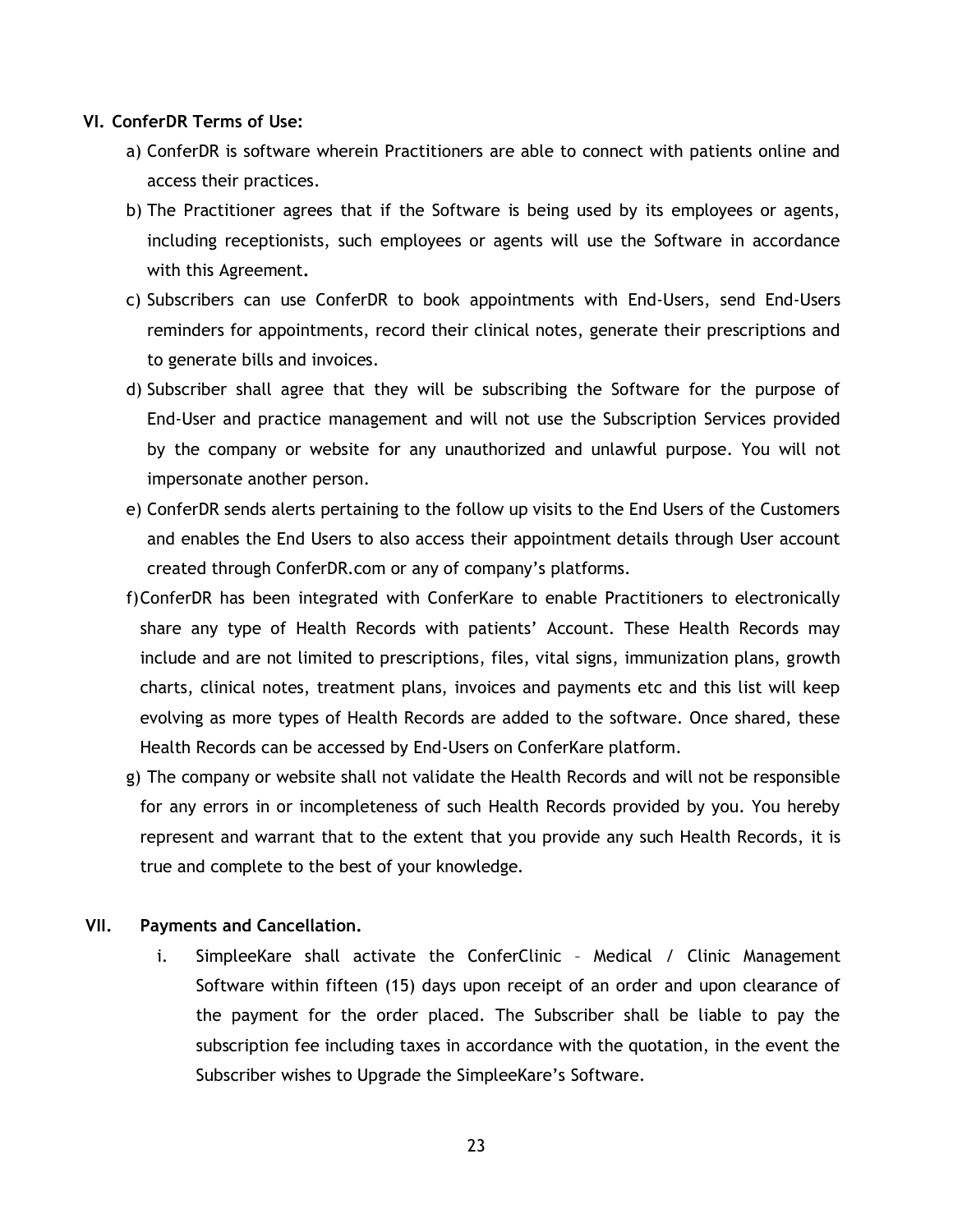- ii. If the Subscriber cancels an order before it is activated for use by the Subscriber or after activating the subscription, the Subscriber shall be entitled to pay cancellation service charge in accordance with the terms mentioned in the quotation.
- iii. However, we reserve the right to amend our fee policy and charges for subscribers who are accessing the SimpleeKare Softwares.
- iv. Setup and training charges vary on a case-to-case basis. Additional setup and training charges may be levied on the Subscriber depending on the requirements.
- v. SimpleeKare shares a report of patient visit, their sources regularly to the Subscriber. The monthly billing will be based on these reports based on the section "Charges to the Subscriber". Any discrepancy in the report needs to be reported immediately to SimpleeeKare, in the absence of such reporting; the report would be deemed correct.
- vi. In case of pre-paid patients, SimpleeKare will charge the patient directly and transfer the fees to pre-specified Subscriber bank account after deducting the SimpleeKare fees. SimpleeKare is just facilitating in collecting the pre-payment and not responsible for any of the Subscriber tax commitments. In some scenarios, patients can book services directly through our consumer platform even during non-working hours. All payments during these direct bookings will be collected by SimpleeKare and transferred to Subscriber bank account after deducting payment handling charges.
- vii. To process such financial transactions, we may use third-party electronic payment processors or service providers (ESPs). You consent to be assured by the terms and conditions of use of each appropriate ESP. In the occurrence of conflict between these Agreements and the ESP's terms and conditions, these Agreements shall triumph.
- viii. The following payment options are available on the Website/ Mobile App:
	- **a.** Domestic and international credit cards issued by banks and financial institutions that are part of the Visa, Master Card & Amex Card networks;
	- **b.** Visa & Master Card Debit cards;
	- **c.** Net banking/Direct Debit payments from selected banks in India. A list of existing alternatives will be ready to available at the time of "checkout".
	- **d.** Wallets
	- ix. The Subscriber agrees to pay, without offset, all invoiced amounts within seven (7)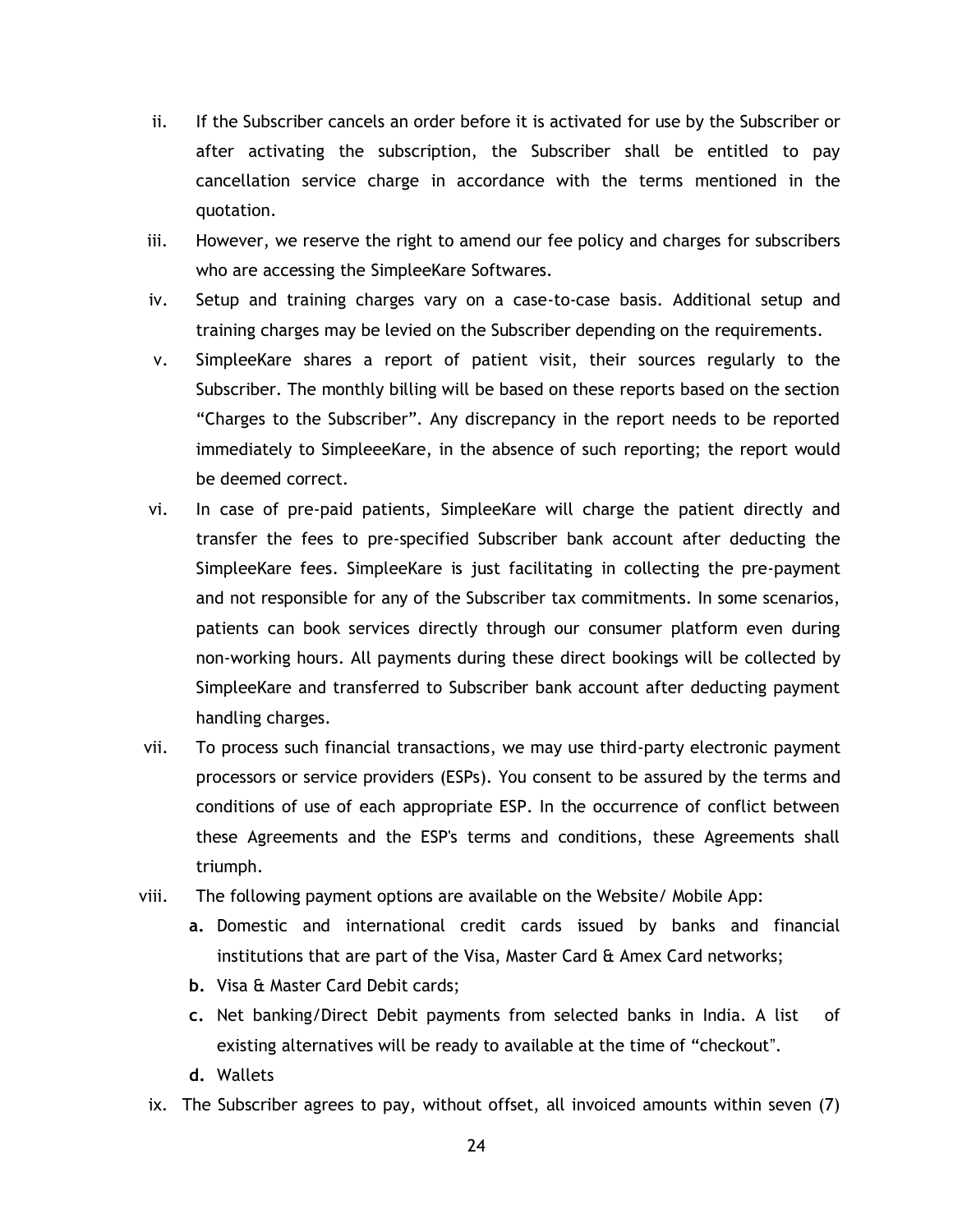days of SimpleeKare's invoice date. In the event of any late payment by the Subscriber, SimpleeKare reserves the right to

- (i) terminate the services including but not limited to disabling the "Book" functionality and
- (ii) charge 1 % per month as penal charges. However, we reserve the right to amend our fee policy and charges for subscribers who are accessing the Simpleekare's Software.
- x. **Charges to the Subscriber:** In accordance with the quotation provided
- xi.Transactions on the Website are secure and protected. Any information specified by the User when transacting on the Website is encrypted to protect the User against accidental disclosure to third parties.
- xii.You agree that the billing credentials provided by you for any purchases from the company or website will be accurate and you shall not use billing credentials that are not lawfully owned by you.
- xiii. You will be able to avail any discount/ offer available under any promotional scheme only if you meet the eligibility criterion. You will be eligible for only one discount or offer and can't bundle multiple offers in one purchase. If we find any glitch, it's authorized to recoup the balanced amount.
- xiv. Third Parties/Partner Pharmacies/Sellers are not allowed to create patient/ customer account in ConferKare and get benefits of the available offers/ discounts. If we find any glitch, it's authorized to recoup the balanced amount.
- xv. However, we reserve the right to amend our fee policy and charges for Users who are accessing the Services of the Website.

#### **VIII. Technical Support**

SimpleeKare provides, at its discretion basic support for the SimpleeKare's Software subscribed by the Subscriber at no additional charge, and/or upgraded support if purchased separately and will use commercially reasonable efforts to make the subscription services available from 8 AM to 8 PM Indian Standard Time (IST), Monday through Saturday. Any unavailability caused by circumstances beyond SimpleeKare reasonable control, including without limitation, acts of God, acts of government, cyclone, flood, fire, earthquakes, civil unrest, acts of terror, strikes or other labor problems, or internet service provider failures or delays. The platform is supported with AWS Cloud Infrastructure with data management norms as per Govt of India regulations.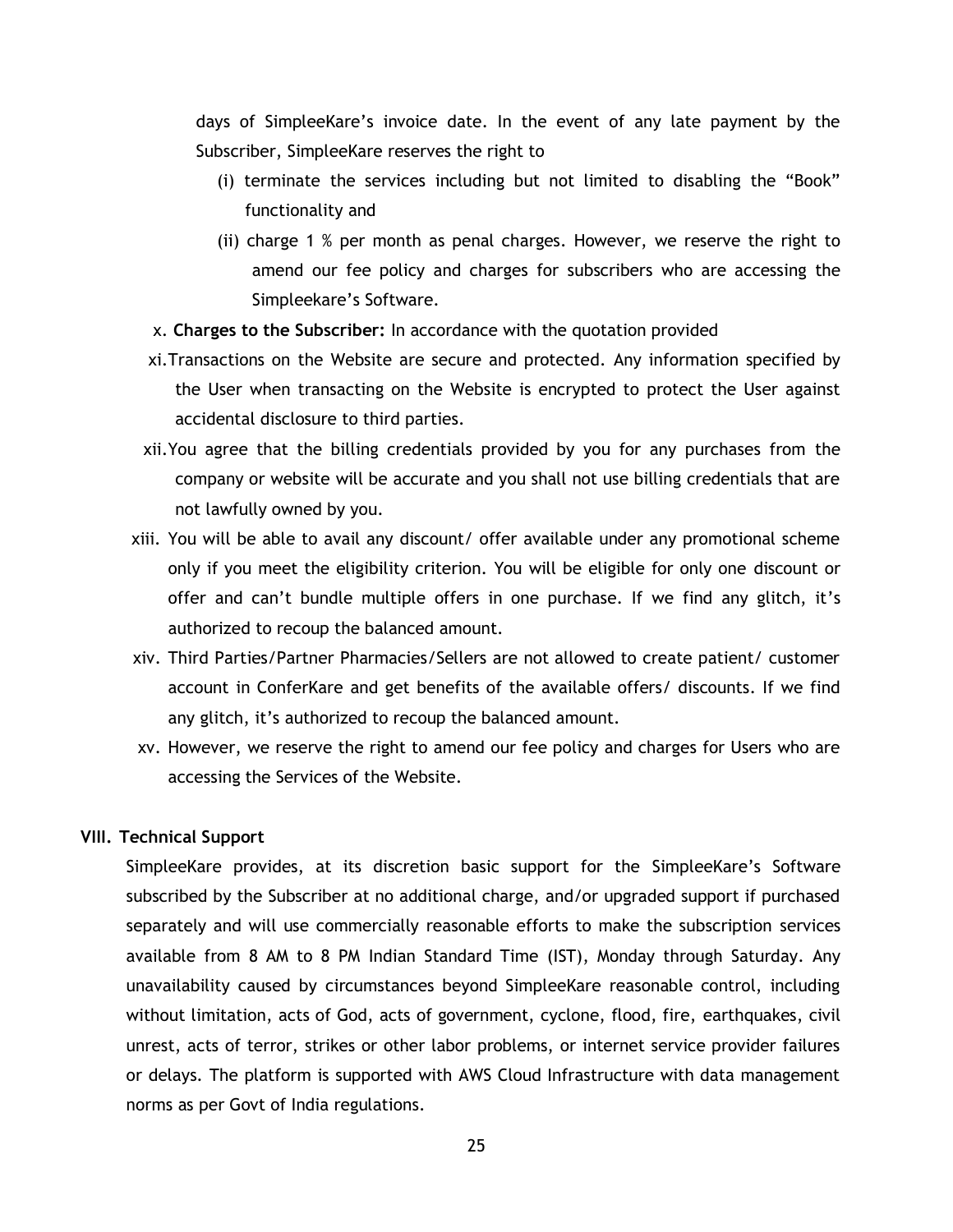# **IX. Confidentiality**

- **a.** The parties to this Agreement undertake to retain in confidence all information disclosed to the other party in relation to this Agreement that the disclosing party has designated as being confidential in writing or if disclosed orally, or if, designated as confidential at the time of such disclosure and reduced to writing conspicuously marked as confidential and sent to such other party within thirty (30) days thereof ("Confidential Information"). The terms and conditions of this Agreement including its Exhibits shall be considered Confidential Information.
- **b.** Each party agrees to protect the other party's Confidential Information to the same extent that it protects its own confidential information of a similar nature and shall take all reasonable precautions to prevent any unauthorized disclosure of Confidential Information to third parties. A party may disclose other party's Confidential Information to its directors, officers, employees and third-party contractor(s) ("Representatives") on a need to know basis and to the extent necessary for the purpose of this Agreement. If a party provides Confidential Information of the other party to its Representatives, then it will ensure that such Representatives have entered into a written confidentiality agreement with the part providing such information to the Representatives protecting such Confidential Information from unauthorized disclosure or improper use.

# **X. Representations and Warranties**.

**1. By the Subscriber**: The Subscriber represents and warrants that the

(a) Subscriber is 18 years of age or older and has the right, authority and capacity under the applicable law to use the SimpleeKare's Software and enter into this Agreement;

(b) Subscriber will not transfer (including by way of sublicense, lease, assignment or other transfer, including by operation of law) their log-in and Account details or right to use the SimpleeKare's Software to any third party;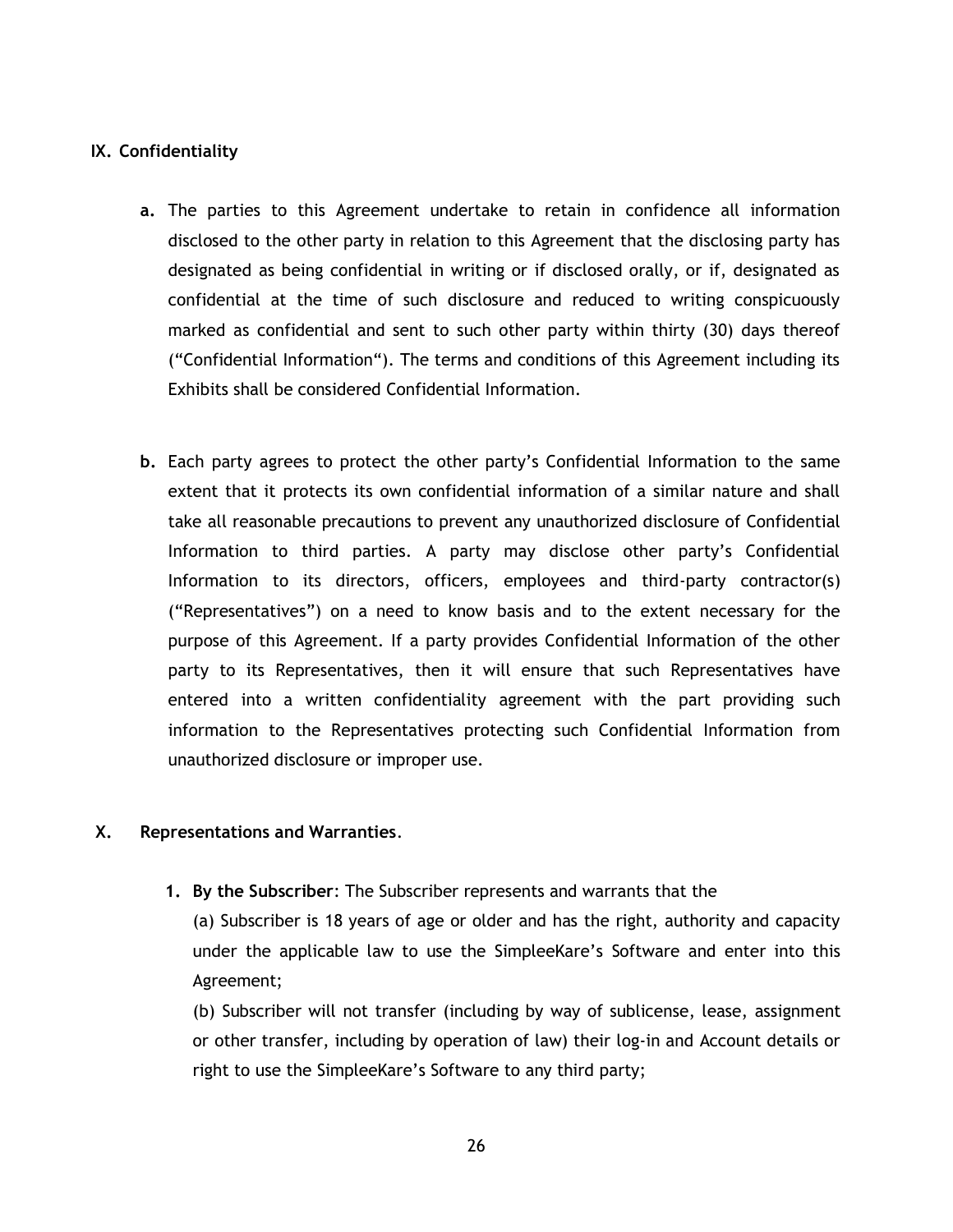(c) information given to SimpleeKare or uploaded on the SimpleeKare's Software by the Subscriber will always be true, accurate, correct, complete and up to date, to the best of the Subscriber's knowledge that the Subscriber has the necessary rights from the end-SUBSCRIBER to upload such information on the SimpleeKare's Software, including but not limited to end-SUBSCRIBER health records ("SUBSCRIBER Content"), and that such right from the end-SUBSCRIBER shall include an explicit right for SimpleeKareto reflect and map the SUBSCRIBER Content with an account of such SUBSCRIBER as may be created by such SUBSCRIBER through the SimpleeKare websites and for SimpleeKare to further store and use the SUBSCRIBER Content for the purposes of SimpleeKare's business and for providing such other services in India and outside India, as may be applicable;

(d) Subscriber will not use the SimpleeKare's Software for any unauthorized and unlawful purpose;

(e) Subscriber will not engage in any activity that interferes with or disrupts the SimpleeKare's Software or the servers and networks which are connected to the SimpleeKare's Software;

(f) Subscriber will not reproduce, duplicate, copy, transfer, license, rent, sell, trade or resell the SimpleeKare's Software for any purpose whatsoever;

(g) comply with all laws, regulations, and ordinances applicable to the Subscriber and its business and relating to the use of the SimpleeKare's Software under this Agreement; and (h) Subscriber will be subscribing to the SimpleeKare's Software only for the Purpose.

**2. By SimpleeKare:** All the Software provided by SimpleeKare is provided "as is", "as available" and SimpleeKare makes no express or implied representations or warranties about its subscription services and/ or the ConferClinic – Medical / Clinic Management Software or of merchantability or fitness for a particular purpose or use or non--infringement. SimpleeKare does not authorize anyone to make a warranty on SimpleeKare's behalf and you may not rely on any statement of warranty as a warranty by SimpleeKare.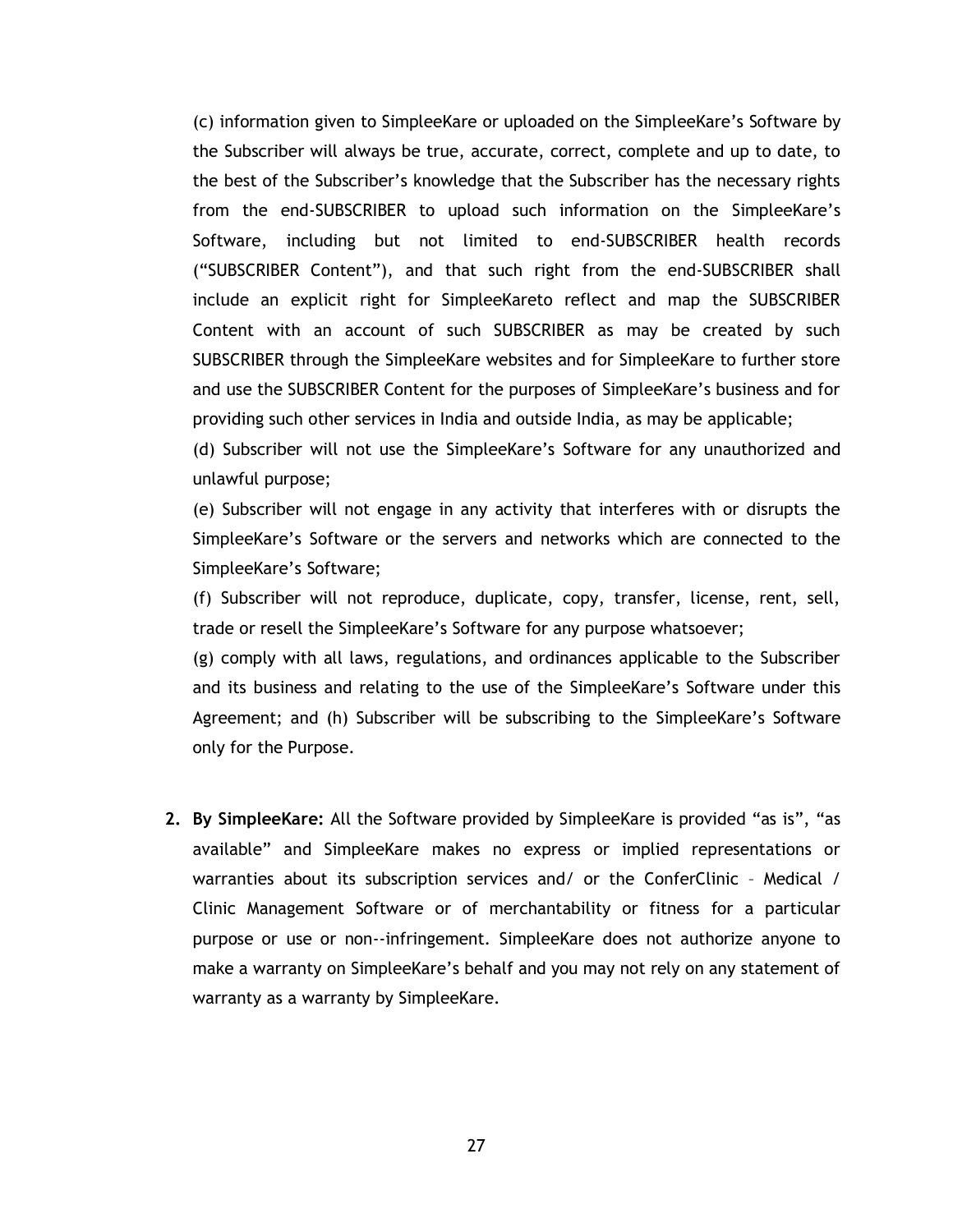### **XI. Limitation of Liability**

You agree and acknowledge that the company/website is only a facilitator and is not and cannot be a party to or control in any manner any transactions on ConferClinic. It is a platform which facilitates the provision of the said services. The company makes no warrants or representations concerning:

- i) the quality, completeness of any data, accuracy or utility, products or services in the website.
- ii) the company will meet your requirements or your use of the website or the services will be interrupted, timely, secure or error-free (iii) the quality of SimpleeKare will meet your expectations. SimpleeKare shall not be liable for your access and use of the website/ platform, any information contained, the subscriber & their company's personal information or material and information transmitted over our system.

To the maximum extent permitted by applicable law, SimpleeKare shall not be liable for subscriber content arising under intellectual property rights, privacy, publicity, obscenity or other law. SimpleeKare will not be responsible for any damage that you may suffer as a result of unauthorized use subscriber's account or account information in connection with the ConferClinic – medical / clinic management software. SimpleeKare shall not beresponsible for any damages or injury caused by any failure of performance, error, omission, interruption, deletion, defect, delay in operation or transmission, computer virus, communication line failure, theft or destruction or unauthorized access to, alteration of, or use of record, whether for breach of contract, tortuous behaviour, negligence, or under any other cause of action. Further, we shall not be responsible for any interruption or delay, to access the ConferClinic – medical / clinic management software during periodic maintenance or any accidental suspension. The subscriber agrees and undertakes that he/she is accessing ConferClinic – medical / clinic management software and transacting at his/her sole risk and are that he/she is using his/her best. SimpleeKare accepts no liability for any errors or omissions, whether on behalf of itself, any service providers or third parties under this agreement in the twelve (12) months preceding the most recent claim.

# **XII. Term and Termination.**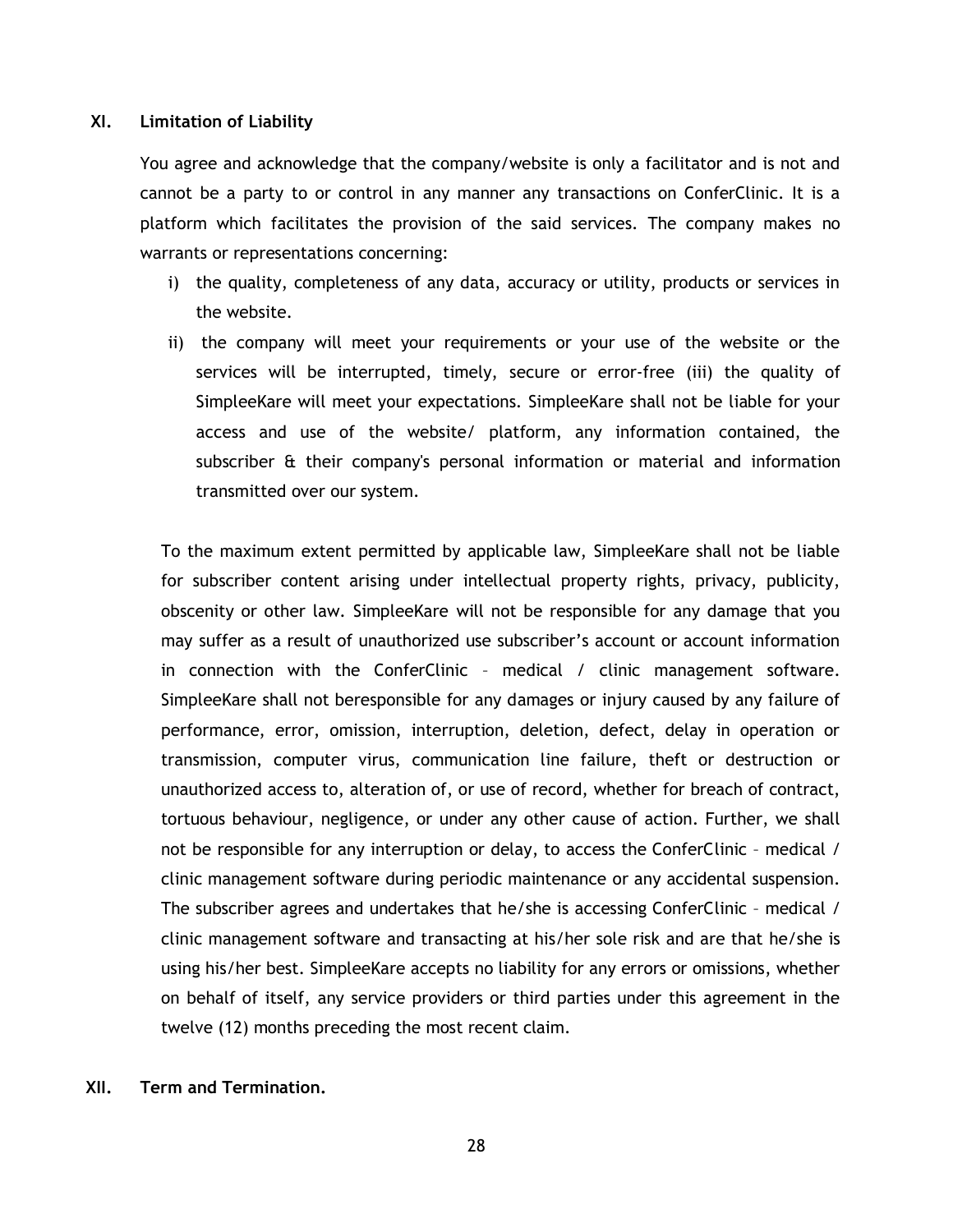The Subscriber can request for termination of his/her/its subscription of the ConferClinic – Medical / Clinic Management Software at any time by providing Thirty (30) days' prior written notice to the address of SimpleeKare mentioned below. During this thirty (30) -day period, we will investigate and ascertain the fulfilment of any ongoing subscription services or pending dues related to subscription fees or any other fees by the Subscriber. SimpleeKarereserves the right to terminate the association with the Subscriber at any time by providing thirty (30) days' prior written notice to the Subscriber to the addresses mentioned below. On termination of this Agreement due to the reasons mentioned herein, SimpleeKare reserves the right to immediately terminate the subscription of the ConferClinic – Medical / Clinic Management Software after sharing any subscriber to the Subscriber. Patient records will be available to them as per record retention norms by Govt of India.

# **H. USER OBLIGATION**

- **a.** The User undertakes to fulfill the following obligations. Failure to satisfy any of these obligations provides us the right to permanently suspend your account and/or claim damages for any losses that accrue to us or additional costs that may be imposed on us.
- **b.** You hereby certify that you are at least 18 years of age.
- **c.** You agree to ensure the email address and mobile phone number provided in your account registration is valid at all times and shall keep your contact information accurate and upto-date.
- **d.** You agree to present the original medical prescription, if required due to the nature of medicines ordered, to the vendor/courier service personnel, failing which medicines will not be delivered.
- **e.** You agree to comply with all local laws and regulations governing the downloading, uploading and/or use of the Platform or Website, including, without limitation to, any usage rules set forth in this Agreement.
- **f.** You understand that any content on this website is solely for general informational purposes which are permitted by Terms of Services and is not intended as, shall not be construed to be.
- **g.** For the taking away of doubt, it is made clear that unlimited or wholesale reproduction, copying of the content for commercial or non-commercial purposes and unwarranted alteration of data and information within the content of the Website or Platform is not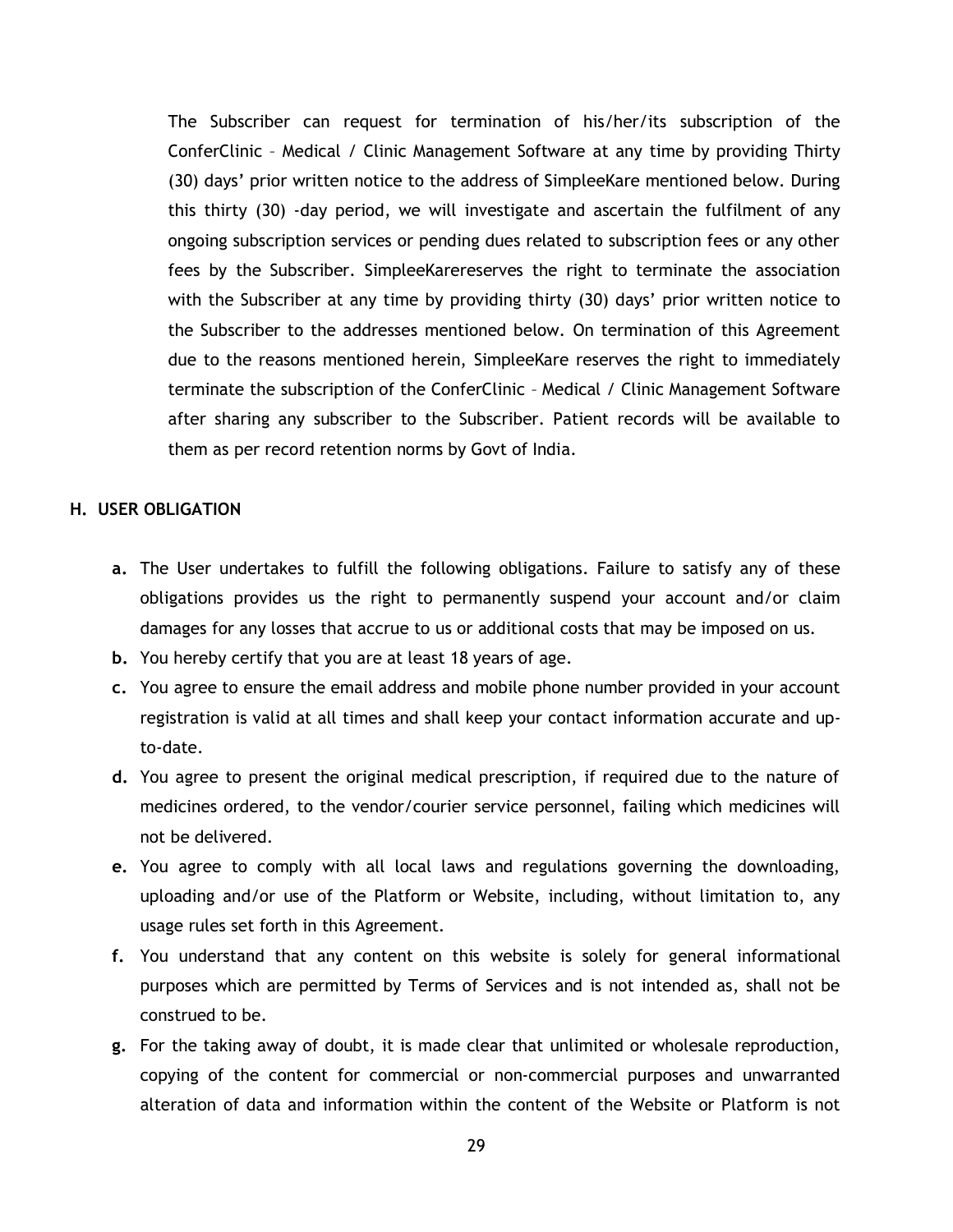acceptable. Should You want to appointed in one or more such actions, prior permission from Us must be taken;

- **h.** You undertake not to access (or attempt to access) the Website or Platform and/or the materials or Services by any means other than through the interface that is provided by the Website or Platform. The use of deep-link, robot, spider or other automatic device, program, algorithm or methodology, or any similar or equivalent manual process, to access, acquire, copy or monitor any portion of the Website or Platform or Content, or in any way reproduce or circumvent the navigational structure or presentation of the Website or Platform, materials or any Content, to obtain or attempt to obtain any materials, documents or information through any means not specifically made available through the Website or Platform is prohibited.
- A. Access to the Website
	- 1. We may, at its sole discretion, suspend the End-User's ability to use or access the Platform or the Services at any time while We investigate complaints or alleged violations of this Agreement or for any other reason, at its sole discretion.
	- 2. We make no representation or warranty that the Platform or the Services offered shall be free from Deficiencies or any other interruptions.
	- 3. We make no representation or warranty that the content on the Platform or the Services is appropriate or available for use in locations other than the territory of India. If you access this website from a location outside the territory of India, you do so at your own risk and initiative and are responsible for compliance with Applicable Law.
	- 4. If any Person accesses or uses the Platform or the Services on behalf of their dependents by registering their dependents with their own credentials, such Person is deemed to be responsible for the records of your dependents and all obligations that your dependents would have had had they maintained their own separate individual accounts.
	- 5. You acknowledge and agree that by accessing or using the Platform or Website Services, You may be exposed to content from other Users or Third Parties that you may consider offensive, indecent or otherwise objectionable. We disclaim all liabilities arising in relation to such offensive content on the Website or Platform.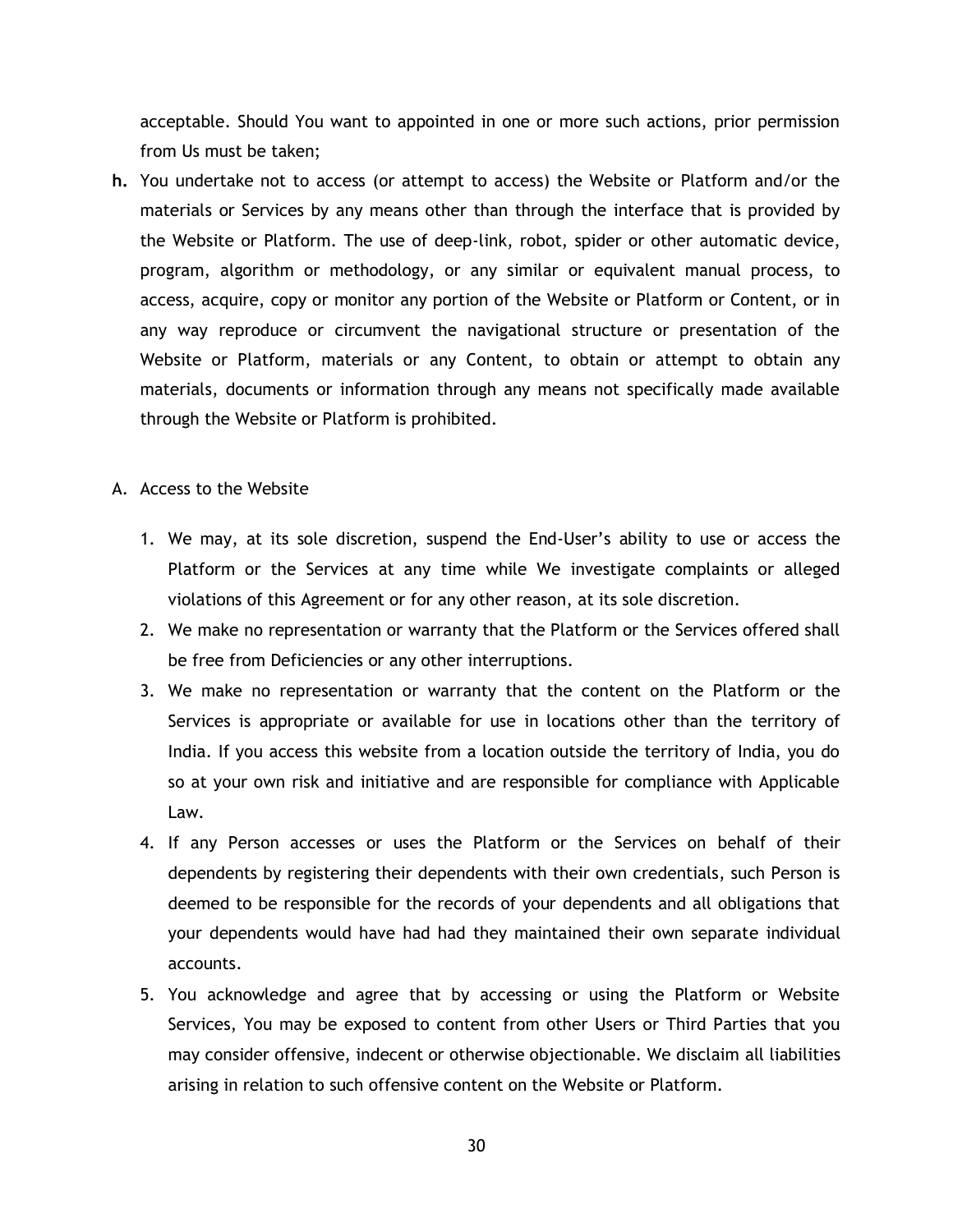- 6. For the purpose of availing the Services, the users will be required to register themselves on the Services in the following manner:
	- I. The User shall submit to the Platform, his name in full, as appearing on the PAN Card for ConferClinic and ConferDR (in case the End-User is an entity, its corporate name), personal mobile number, email ID, desired password and any other information or data that the Company may require in order to create an online account for the User on the Platform.
	- II. After submitting the aforementioned data, such User shall receive a onetime password or an account activation link by way of SMS on the personal mobile number provided by him, in order to verify his identity.
- 7. You undertake not to:
	- a) Cut, copy, distribute, modify, recreate, reverse engineer, distribute, disseminate, post, publish or create derivative works from, transfer, or sell any information or software acquired from the Website or Platform
	- b) Abuse, harass, threaten, defame, disillusion, erode, abrogate, demean or otherwise violate the legal rights of others;
	- c) harm minors in any mode;
	- d) imitate another person;
	- e) infringe any patent, trademark, copyright or other proprietary rights;
	- f) Upload or distribute files that contain viruses, corrupted files, or any other computer code, files or programs designed to interrupt, destroy or limit the functionality of any computer resource;
	- g) Engage in any activity that interferes with or disrupts access to the Website or Platform or the Services (or the servers and networks which are connected to the Platform);
	- h) framing or hot linking or deep linking any of our website Content
	- i) download any file posted on the Website or Platform that you know, or reasonably should know, cannot be legally distributed in such manner;
	- j) disrupt or interfere with the security of, or otherwise cause harm to, the Website or Platform, systems resources, servers or networks connected to or accessible through the Platform or any affiliated or linked Platforms;
	- k) Probe, scan or test the vulnerability of the Website or Platform or any connected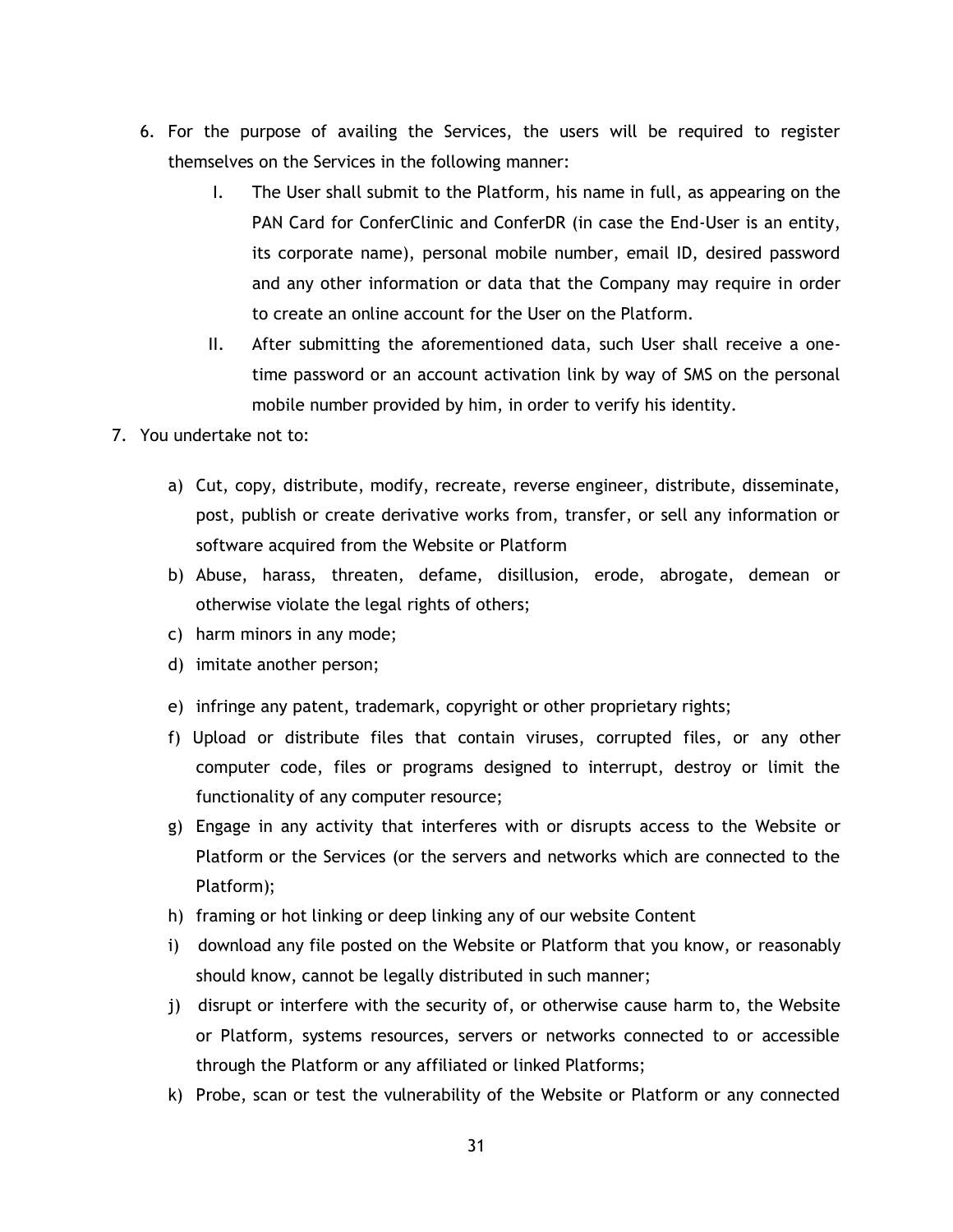network, connected to the Platform, nor breach the security or authentication measures on the Website or Platform or any network connected to the Website or Platform. You may not reverse look-up, trace or seek to trace any information on any other user, of or visitor to, the Website or Platform, or exploit the Platform or Service or information made available or offered by or through the Website or Platform, in any way whether or not the purpose is to reveal any information, including but not limited to personal identification information, other than Your own information, as provided for by the Platform;

- l) use the Services or Materials for any unlawful purposes or to conduct any unlawful activity, including, but not limited to, fraud, embezzlement, website hacking, money laundering or identity theft;
- m) use the Website or Platform or any material or Content for any purpose that is unlawful or prohibited by these Terms of Service, or to solicit the performance of any illegal activity or other activity which infringes the rights of this Website or Platform or other Third Parties;
- n) violate any applicable laws or regulations for the time being in force;
- o) violate any code of conduct or other guidelines, which may be applicable for or to any particular Service;
- p) threaten the unity, integrity, defense, security or sovereignty of India, friendly relations with foreign states, or public order or causes incitement to the commission of any cognizable offence or prevents investigation of any offence or is insulting any other nation;
- q) disseminate information through the Website or Platform that is false, inaccurate or misleading, or violate any applicable laws or regulations for the time being in force in or outside your home country;
- r) circumvent or disable any digital rights management, usage rules, or other security features of the website or Software.
- s) use the Website or Platform in any manner that may impair, overburden, damage, disable or otherwise compromise
	- i. Company's services;
	- ii. any other party's use and enjoyment of company's services;
	- iii. the services and products of any Third Party (including, without limitation to, the Authorized Device);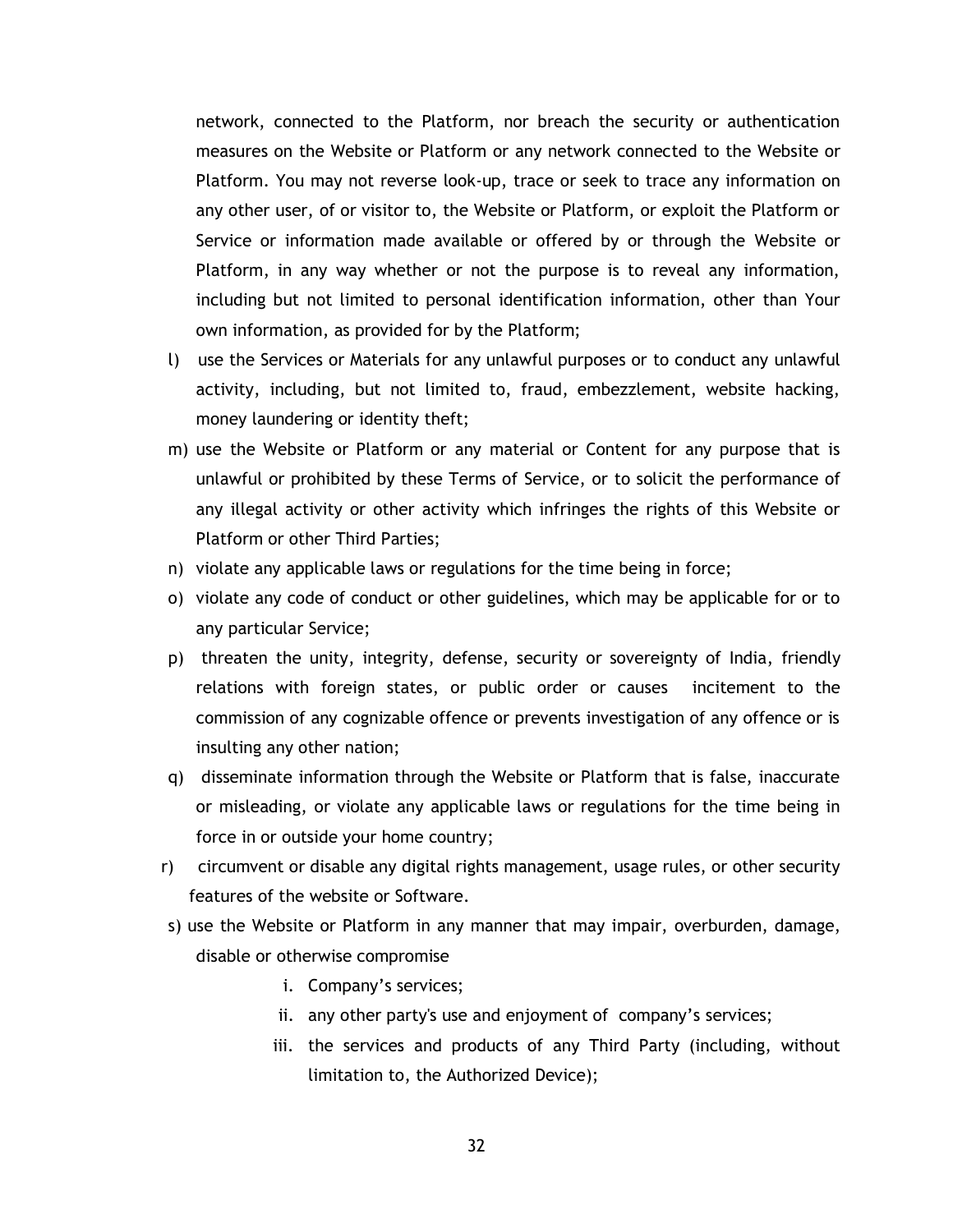- 8. We use industry–level security and encryption to safeguard the information saved provided by the End-Users on the Platform or the Services including the Health Profile. However, we cannot guarantee access if you lose your Login Details (user ID and/or password) or they are otherwise compromised;
- 9. Please safeguard your login credentials and report any actual suspected breach of account and further, You may report such offensive content to us at [support@simpleekare.com](mailto:support@simpleekare.com)
- 10. You agree and acknowledge that we are not the seller of the products and services on this website. We are only facilitating the purchase of products or services by you from our associate vendors.

### B. Use Of Materials

In recognition of the various offerings and services, We hereby grants You a non-exclusive, freely revocable, non-transferable access to view, download and print product catalogues or any other materials available on the Website, subject to the following conditions:

- **a.** You may access and use the materials solely for personal, informational, and internal purposes, in accordance with the Terms of Services; You may not modify or rework product catalogues or any other materials available on the Website;
- **b.** You may not remove any text, copyright or other proprietary notices contained in the product catalogues or any other materials available on the Website.
- **c.** The rights granted to You in the product catalogues or any other materials as specified above are not applicable to the design, layout or look and feel of the Website. Such elements of the Website are protected by intellectual property rights and may not be copied or imitated in whole or in part. The product catalogues or any other materials available on the Website may be copied or retransmitted unless expressly permitted by us.
- **d.** Any purchase of the merchandise or Services from the Website will be strictly for personal use of the User. The User hereby expressly agrees that You may not distribute any Content to others, whether or not for payment or other consideration, and you may not modify, copy, frame, cache, reproduce, sell, publish, transmit, display or otherwise use any portion of the Content .The User hereby acknowledges that the Services or merchandize purchased is not transferrable to any third party for profit.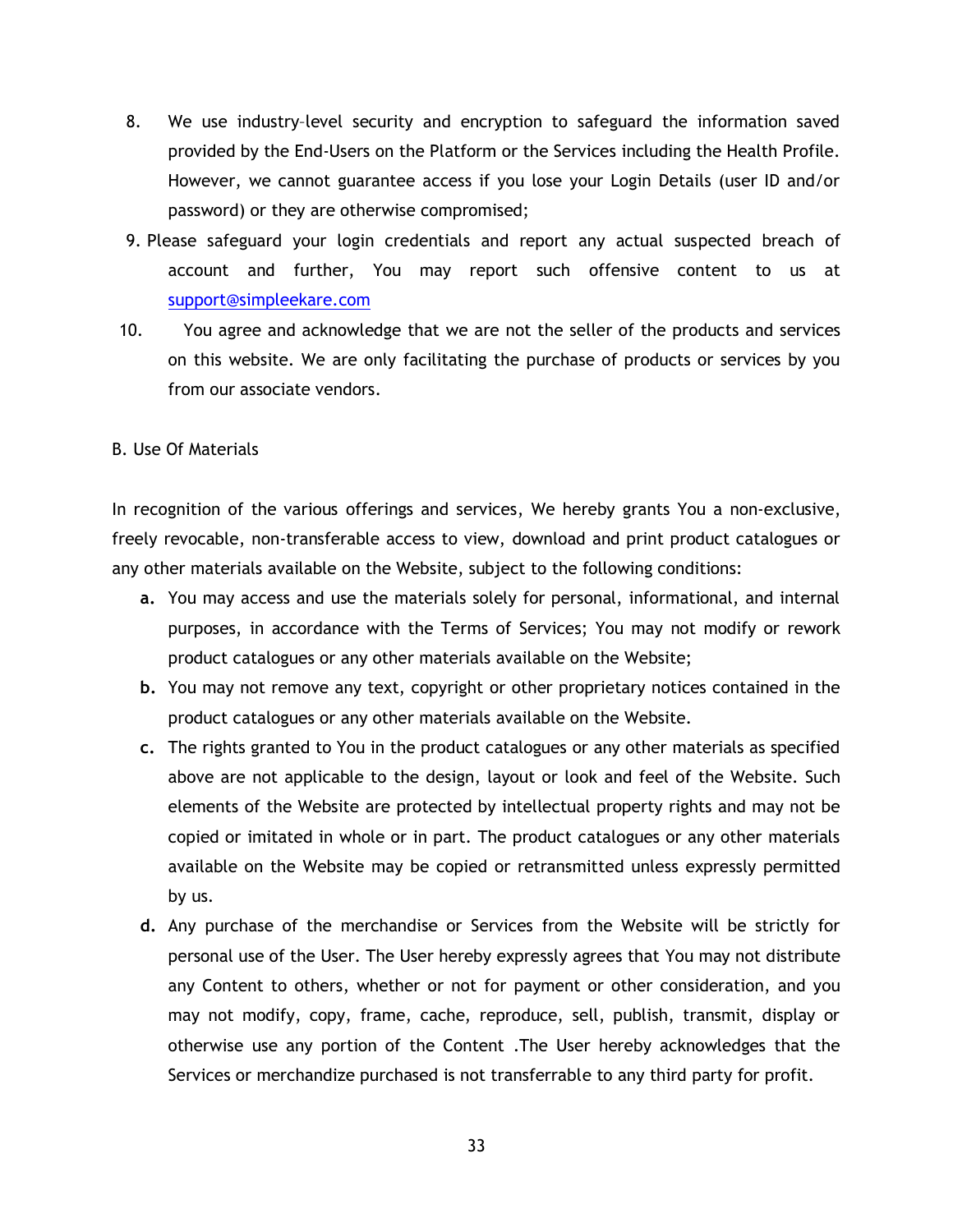# **I. INTELLECTUAL PROPERTY RIGHTS**

- **a.** All information, content, services and software displayed on, transmitted through, or used in connection with the Website or Platform, including for example news articles, reviews, directories, guides, text, photographs, images, illustrations, audio clips, video, html, source and object code, trademarks, logos, and the like (collectively and hereinafter referred to as the "Content"), as well as its selection and arrangement, is owned and controlled by Us. Everything included in our website is protected by copyrights, patent and various other intellectual property rights.
- **b.** You are not allowed to use the Trademarks, logos and service marks displayed on the website which are the property of SimpleeKare or our vendors or any third parties without prior concerns.
- **c.** You agree not to decompile, reverse engineer or disassemble any software or other products or processes accessible through the Website or Platform, not to insert any code or product or manipulate the content of the Website/Platform in any way that affects the user's experience, and not to use any data mining, data gathering or extraction method.
- **d.** We respect the intellectual property of others. If You believe Your work has been copied in a way that constitutes copyright infringement or are aware of any infringing material on the Website or Platform, please email us at [support@simpleekare.com](mailto:healthy@simpleekare.com)

# **J. THIRD PARTY CONTENT**

- **a.** Third party information such as advertisements, Product catalogue, News Articles, entertainments, technology and features ("Third Party Content") are made available in our website. These third party contents would also be available to you via emails or call by us.
- **b.** In case You wish to stop receiving notifications from Us with regard to marketing and promotional calls/ with regard to any communication received from Us, You may email Us at [support@simpleekare.com](mailto:healthy@simpleekare.com)
- **c.** The sharing of the Third party content provided to you shall be governed by our Privacy Policy and it is acknowledged and believed to be reliable.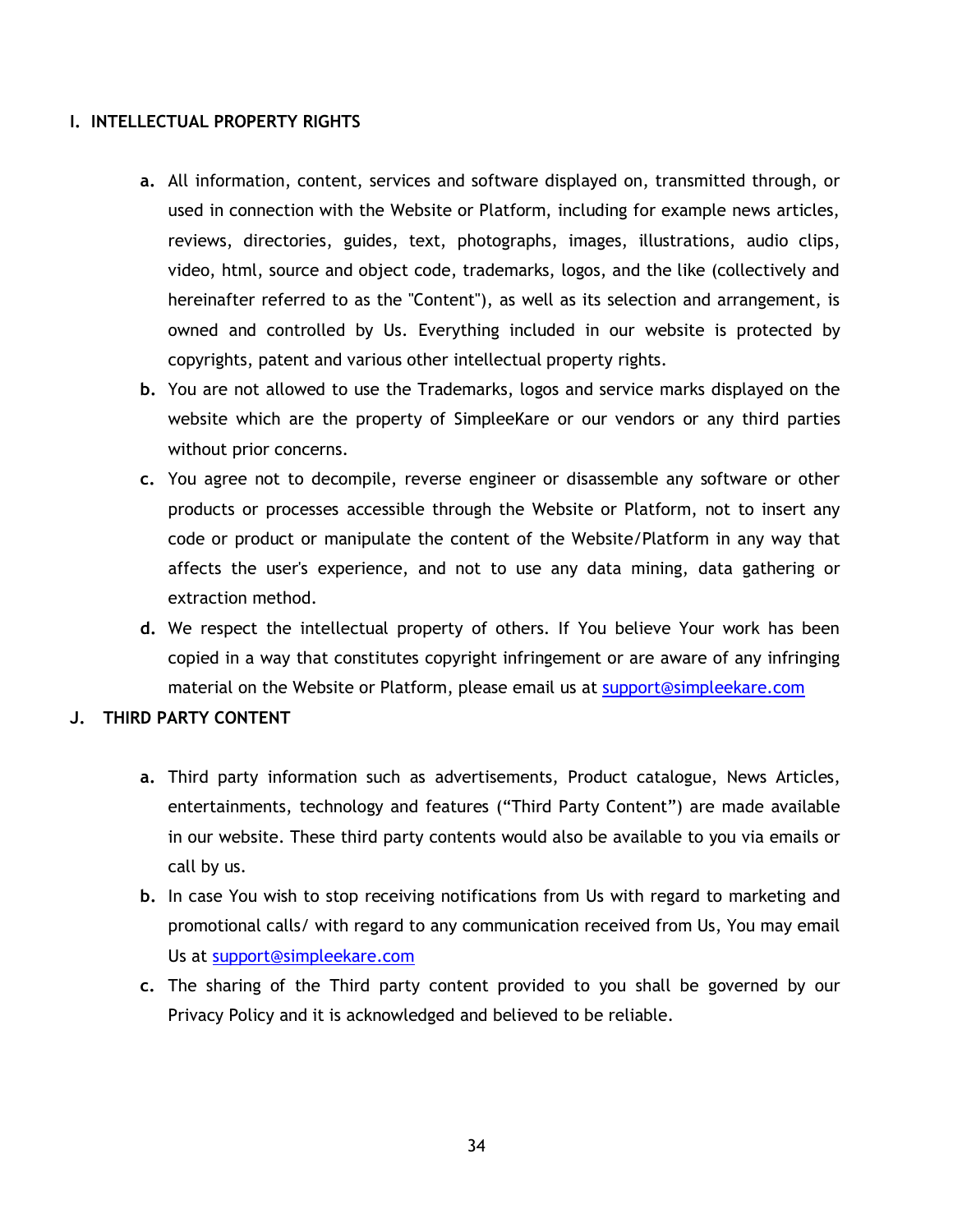### **K. COPYRIGHT COMPLAINTS**

Information and Content provided by the User by providing information to, communicating with, and/or placing material on, the Website or Platform, including for example but not limited to, communication during any registration and communication on the bulletin board, message or chat area, You represent and warrant:

(1) You own or otherwise have all necessary rights to the content you provide and the rights to use it as provided in this Terms of Service; (2) all information You provide is true, accurate, current and complete, and does not violate these Terms of Service; and, (3) the information and Content shall not cause injury to any person or entity. Using a name other than your own legal name is prohibited (except in those specific areas of the Platform that specifically ask for unique, fictitious names such as, inter alia certain message boards and chat rooms).

For all such information and material, you grant us, a royalty-free, perpetual, irrevocable, non-exclusive right and license to use, copy, modify, display, archive, store, distribute, reproduce and create derivative works from such information, in any form, media, software or technology of any kind now existing or developed in the future. Without limiting the generality of the previous sentence, you authorize us to share the information across all our affiliated Websites or Platforms, to include the information in a searchable format accessible by users of the Website or Platform and other affiliated Website or Platforms, and to use your name and any other information in connection with its use of the material you provide. You also grant the right to use any material, information, ideas, concepts, know-how or techniques contained in any communication you send to us for any purpose whatsoever, including but not limited to developing, manufacturing and marketing products using such information. All rights in this paragraph are granted without the need for additional compensation of any sort to you.

### **L. ACTIONS UNDERTAKEN BY THE WEBSITE/PLATFORM ON YOUR DEVICE:**

Upon using the Services the Platform or visiting the Website, You grant the Company/Website permission to perform the following actions on the device You are accessing the Platform in or visiting the website from.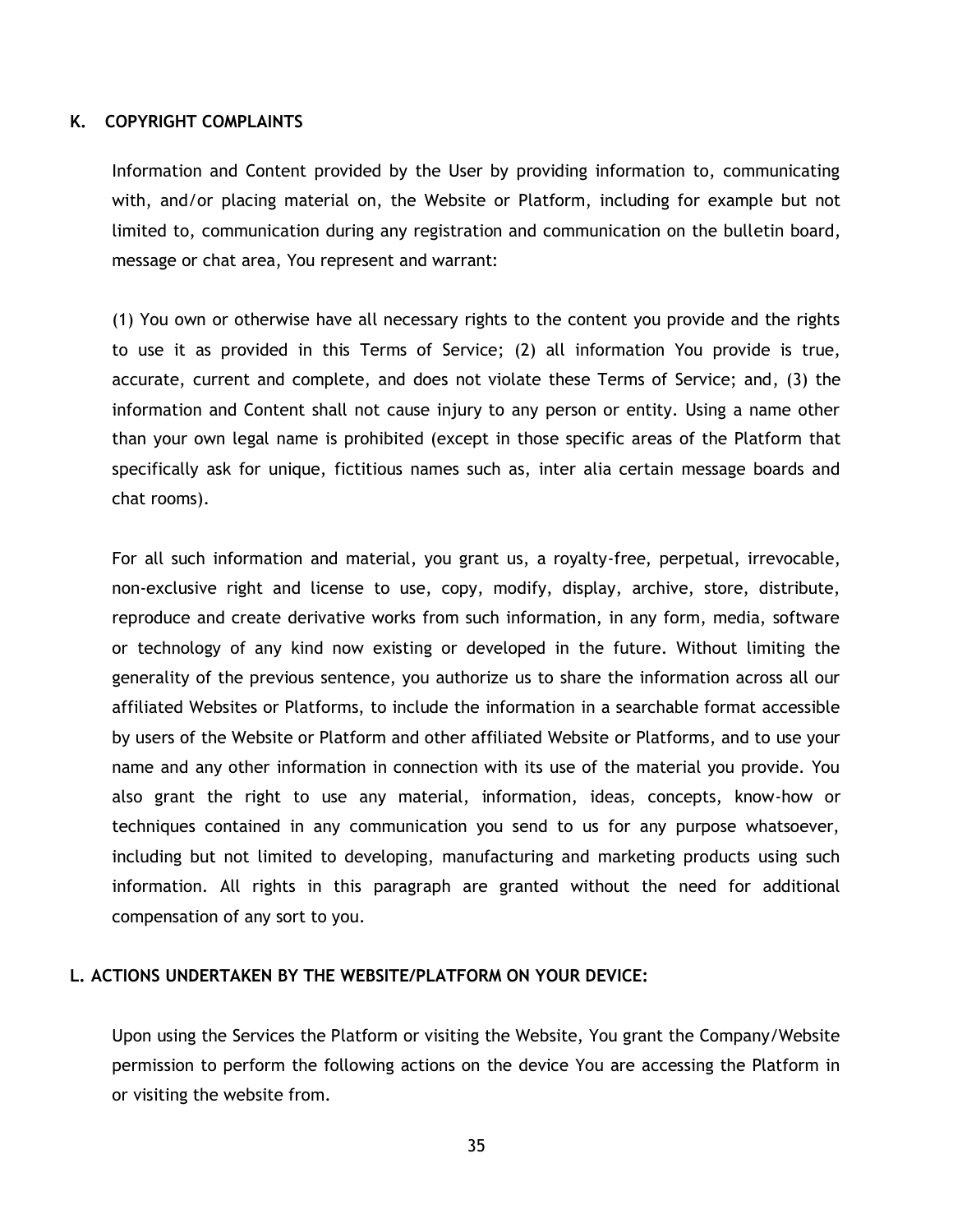- a. To read from, write on, modify and delete data pertaining to the Website/Platform on the device's hard disk and/or external storage;
- b. To access information about networks, access networks including Wi-Fi networks, receive and send data through the network;
- c. To determine Your approximate location from sources like, but not limited to mobile towers and connected Wi-Fi networks;
- d. To determine Your exact location from sources such as, but not limited to GPS;
- e. To retrieve information about other Platform running on the device the Platform has been using and access them;

# **M. GEOGRAPHICAL EXTENT**

- a. The Website or Platform can be used both inside and outside India. We also make representation that materials or Content available through our Website or Platform is appropriate or available for use outside India.
- b. If You access or use the Website or Platform from a country or location apart from India, You are solely responsible for compliance with necessary laws and regulations for use of the Website or Platform.

# **N. DISCLAIMER OF LIABILITY**

YOU AGREE AND ACKNOWLEDGE THAT THE COMPANY/WEBSITE IS ONLY A FACILITATOR AND IS NOT AND CANNOT BE A PARTY TO OR CONTROL IN ANY MANNER ANY TRANSACTIONS ON THE WEBSITE. IT IS A PLATFORM WHICH FACILITATES THE PROVISION OF THE SAID SERVICES. THE COMPANY MAKES NO WARRANTS OR REPRESENTATIONS CONCERNING: (I) THE QUALITY, COMPLETENESS OF ANY DATA, ACCURACY OR UTILITY, PRODUCTS OR SERVICES IN THE WEBSITE. (II) THE COMPANY OR THE SERVICES WILL MEET YOUR REQUIREMENTS OR YOUR USE OF THE WEBSITE OR THE SERVICES WILL BE ITERRUPTED, TIMELY, SECURE OR ERROR-FREE (III) THE QUALITY OF THE WEBSITE OR THE SERVICES WILL MEET YOUR EXPECTATIONS. WEBSITE/ PLATFORM SHALL NOT BE LIABLE FOR YOUR ACCESS AND USE OF THE WEBSITE/ PLATFORM, ANY INFORMATION CONTAINED ON THE WEBSITE/ PLATFORM, YOU OR YOUR COMPANY'S PERSONAL INFORMATION OR MATERIAL AND INFORMATION TRANSMITTED OVER OUR SYSTEM.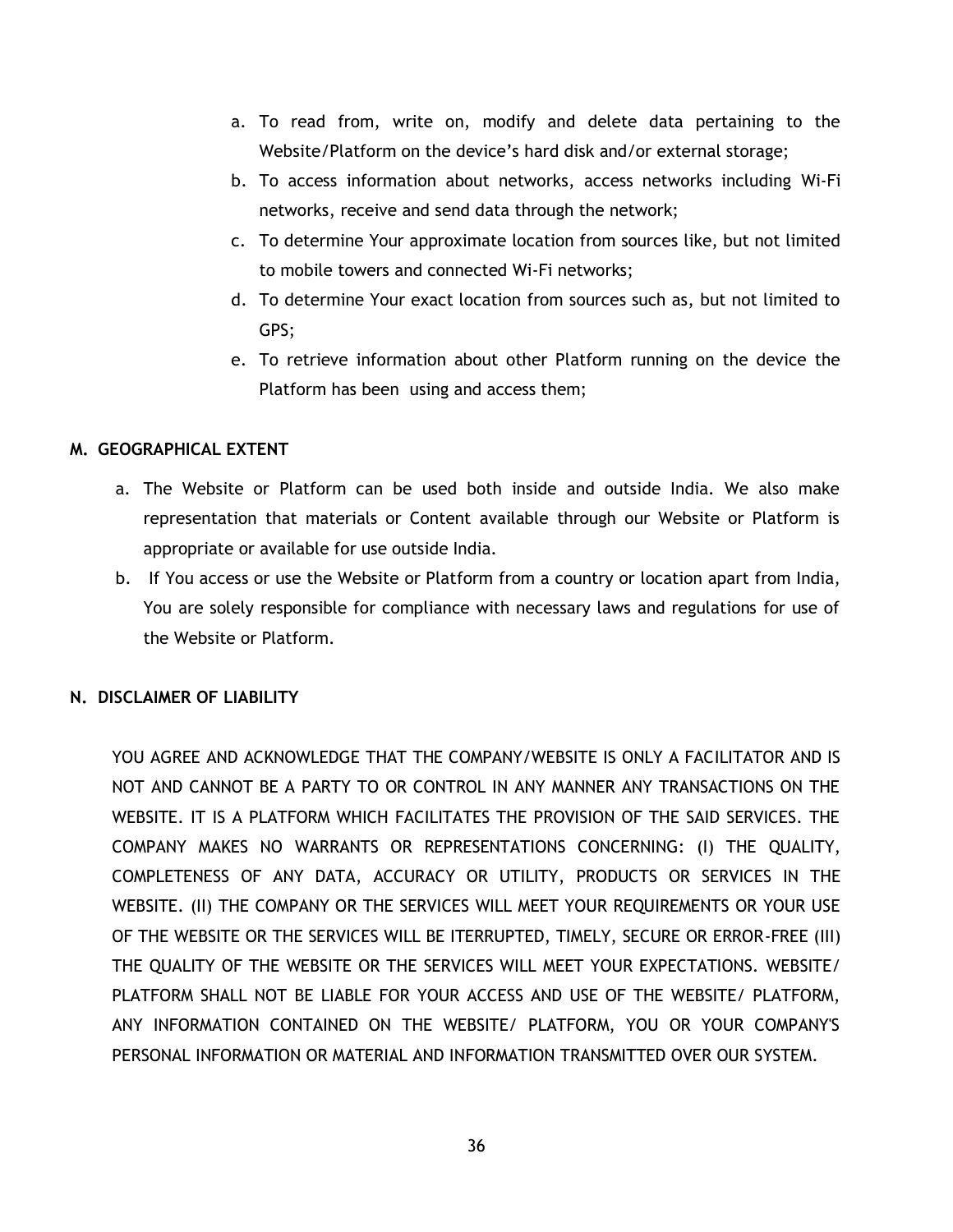TO THE MAXIMUM EXTENT PERMITTED BY APPLICABLE LAW, WEBSITE/ PLATFORM SHALL NOT BE LIABLE FOR USER CONTENT ARISING UNDER INTELLECTUAL PROPERTY RIGHTS, PRIVACY, PUBLICITY, OBSCENITY OR OTHER LAW. THE WEBSITE/ COMPANY WILL NOT BE RESPONSIBLE FOR ANY DAMAGE THAT YOU MAY SUFFER AS A RESULT OF UNAUTHORIZED USE OF YOUR ACCOUNT OR ACCOUNT INFORMATION IN CONNECTION WITH THE WEBSITE OR THE SERVICES. THE COMPANY OR WEBSITE SHALL NOT BE RESPONSIBLE FOR ANY DAMAGES OR INJURY CAUSED BY ANY FAILURE OF PERFORMANCE, ERROR, OMISSION, INTERRUPTION, DELETION, DEFECT, DELAY IN OPERATION OR TRANSMISSION, COMPUTER VIRUS, COMMUNICATION LINE FAILURE, THEFT OR DESTRUCTION OR UNAUTHORIZED ACCESS TO, ALTERATION OF, OR USE OF RECORD, WHETHER FOR BREACH OF CONTRACT, TORTUOUS BEHAVIOR, NEGLIGENCE, OR UNDER ANY OTHER CAUSE OF ACTION. FURTHER, WE SHALL NOT BE RESPONSIBLE FOR ANY INTERRUPTION OR DELAY, TO ACCESS THE SYSTEM OR THE WEBSITE DURING PERIODIC MAINTAINANCE OR ANY ACCIDENTAL SUSPENSION. THE USER AGREES AND UNDERTAKES THAT HE/SHE IS ACCESSING THE WEBSITE AND TRANSACTING AT HIS/HER SOLE RISK AND ARE THAT HE/SHE IS USING HIS/HER BEST AND PRUDENT JUDGMENT BEFORE PURCHASING ANY PRODUCT/SERVICE LISTED ON THE WEBSITE, OR ACCESSING/USING ANY INFORMATION DISPLAYED THEREON. THE WEBSITE AND THE COMPANY ACCEPTS NO LIABILITY FOR ANY ERRORS OR OMISSIONS, WHETHER ON BEHALF OF ITSELF, ANY SERVICE PROVIDERS OR THIRD PARTIES.

The Website/ Company will not be responsible for any damage arising directly or indirectly out of the decline of authorization for any transaction suffered by the card holder when he/she exceeded the preset limit mutually agreed by us with our acquiring banks.

While we work hard to ensure that Company shall not liable in any way for all claims that may arise due to non-compliance of medical or other related laws by doctors or medical practitioners.

Company is not liable to any medical conditions that may arise in patients after taking the medication, if the medications provided by vendor are not good or up to the desired quality.

# **O. INDEMNIFICATION**

- I. You agree to indemnify, hold harmless, and defend Us from and against any and all liability, loss, claim, damages, expense, or costs (including but not limited to attorneys' fees), incurred by or made by Us in connection with any claim arising from or related to:
	- a. Your use or any Third Party's use via Your account of the Service provided by the Platform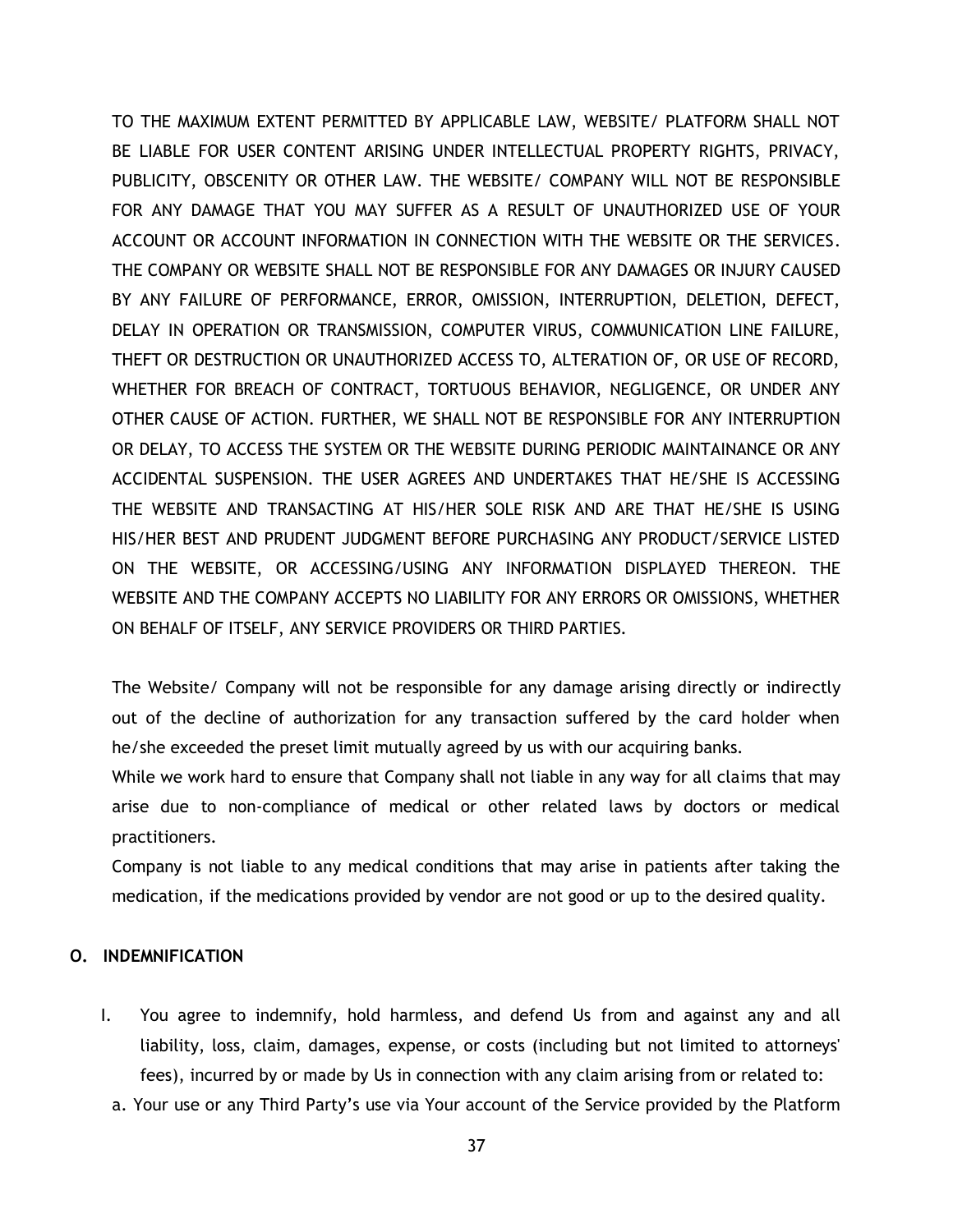and its Content;

b. Your disclosure of information to any Third Party, either through the Platform or otherwise. (Please refer to our Privacy Policy for more details in this regard);

c. Any breach or violation of this Agreement, including any amendment, or of any statute or regulation by You, or any Third Party through Your account.

II. You agree to fully cooperate in indemnifying Us at Your expense. You also agree not to reach a settlement with any party without Our consent.

### P. **AMENDMENT**

a. We may modify, replace, refuse access to, suspend or discontinue the Services, partially or entirely, or add, change and modify prices for all or part of the Services for You or for all Users at any time and in Our sole discretion. These changes shall become effective upon providing a notice of the same to You via email/ the home screen of the Website/ Platform. We further reserve the right to withhold, remove and or discard any content available as part of Your account, with or without notice, if deemed by Us to be contrary to this Agreement. b. The Website/ Platform have no obligation to provide You with a copy of the information You or any other User provides on the Website/ Platform or that the Website/ Platform has accessed from the device.

c. Further, We reserve the right, in Our sole discretion, to modify or replace any part of this Agreement at any time, effective upon the date of giving Users notice of the same. Notice shall be provided of such change via email to the Users and/or by posting a notice on the home screen of the Website/ Platform.

You and We both understand that there may be instances of difficulty in accessing or receiving email communication. We are not responsible if any email notice gets caught by Your SPAM folder, or if You do not see the email, or if You have given us an incorrect email ID or if for any other reason You do not receive the email notice. Therefore, we encourage you to frequently open the Website/ Platform to monitor any changes. Your continued use of or access to the Services following the posting of any changes to this Agreement constitutes acceptance of those changes. We may also, in the future, offer new services and/or features through the Platform. Such new features and/or services shall be subject to the terms and conditions of this Agreement.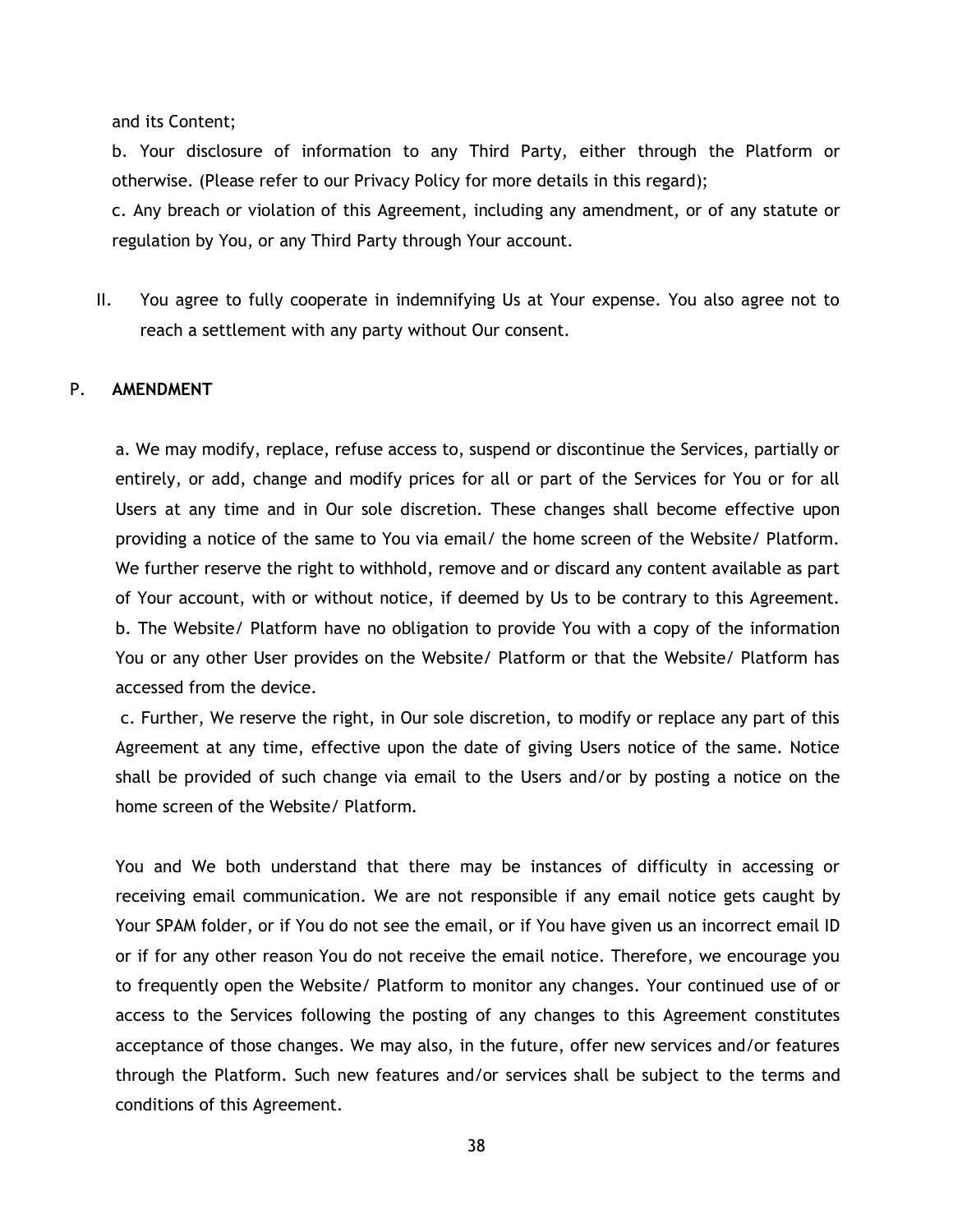# **Q. PROFANITY POLICY**

- I. Our Website prohibits the use of language that is racist, hateful, sexual or obscene in nature. This policy extends to all other areas of the Website that another User may view.
- II. Please report any violations of this policy to the correct area for review:
	- a. Report offensive and or inappropriate User Profiles;
- III. Report offensive and or inappropriate language in a listing or otherwise;
- IV. If a feedback/comment or any communication made between Users on the Website; or email communication between Users in relation to transactions conducted on Website contain profanity, please review Our feedback removal policy and submit a request for action/removal.
- V. Disciplinary action may result in the indefinite suspension of a User's account, temporary suspension, or a formal warning. Company will consider the circumstances of an alleged policy violation and the user's trading records before taking action. Violations of this Terms of Services may result in a range of actions, including:
	- i. Limits placed on account privileges;
	- ii. User Account suspension.

# **R. GOVERNING LAW**

The formation, interpretation and performance of this Agreement and any disputes arising out of it shall be governed by the law, rules and regulations of the State of Odisha, India. The exclusive jurisdiction and venue for actions and disputes may be as mentioned above, and You hereby submit to the jurisdiction of such courts.

# **S. COMMUNICATION**

By using this Website or Platform, it is deemed that You have consented to receiving telephonic calls, SMS and/or emails from Us at any time We deem fit. Such communications shall be sent to You on the telephone number and/or email ID provided by You for the use of this Website or Platform which are subject to our Privacy Policy. These communications include, but are not limited to contacting you through information received from medical practitioners, third party service providers. In case You wish to stop receiving notifications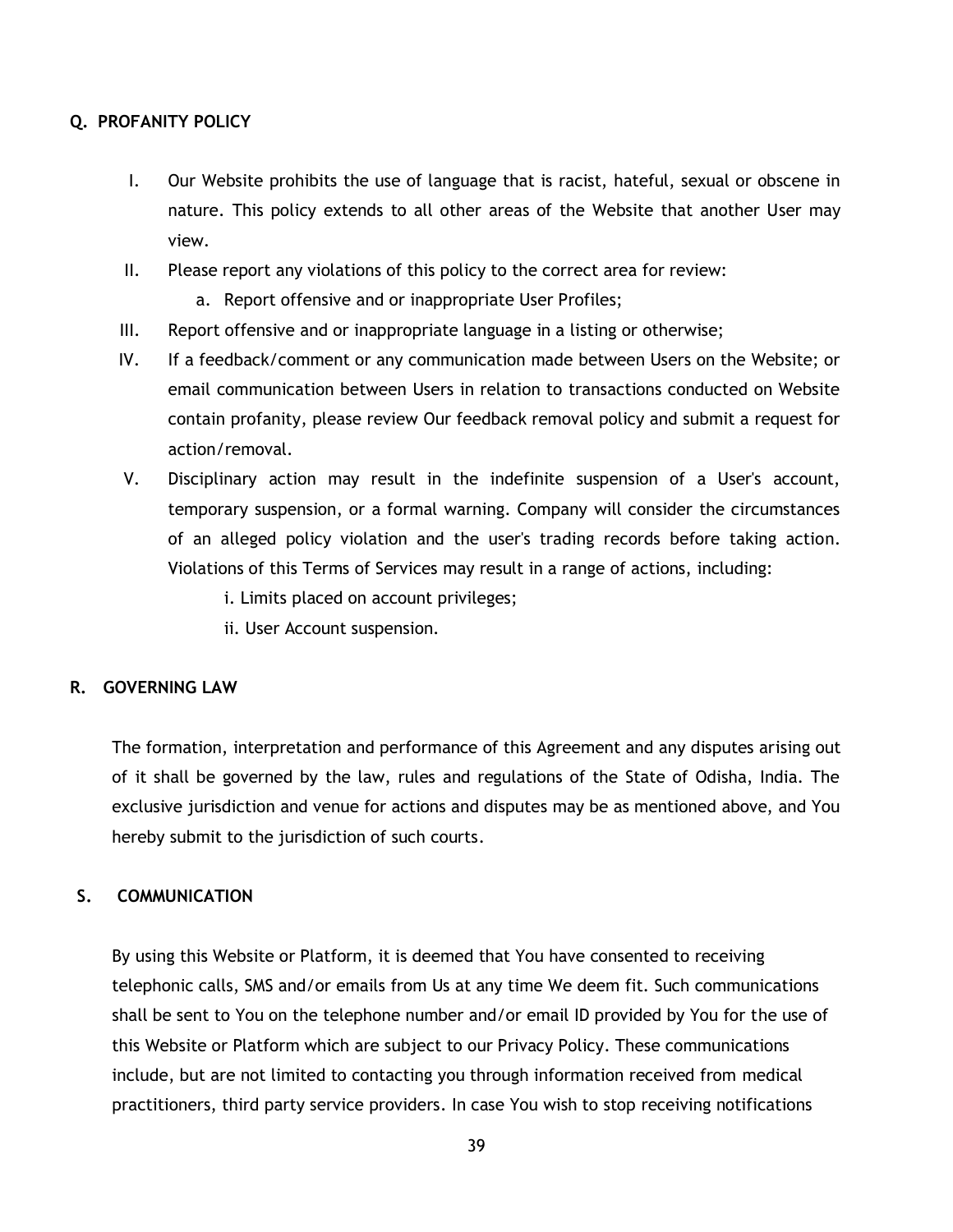from Us with regard to marketing and promotional calls/ with regard to any communication received from Us, You may email Us at [support@simpleekare.com](mailto:support@simpleekare.com)

# **T. PRIVACY**

We encourage you to read the Privacy Policy, and to use the information it contains to make informed decisions regarding Your personal information. Please also note that certain information, statements, data and content (such as but not limited to photographs) which You provide on the Website or Platform are likely to reveal Your gender, ethnic origin, nationality, age, and/or other personal information about You. You acknowledge and agree that your submission of such information is voluntary on Your part. Further, You acknowledge, consent and agree that we may access, preserve, and disclose information You provide to Us at any stage during Your use of the Platform. Disclosures of information to Third Parties are further addressed in Our Privacy Policy.

### **U. MISCELLANEOUS PROVISIONS**

**a. Entire Agreement:** This Agreement is the complete and exclusive statement of the agreements between You and Us with respect to the subject matter hereof and supersedes all other communications or representations or agreements (whether oral, written or otherwise) relating thereto.

**b. Waiver:** The failure of either party at any time to require performance of any provision of this Agreement in no manner shall affect such party's right at a later time to enforce the same. No waiver by either party of any breach of this Agreement, whether by conduct or otherwise, in any one or more instances, shall be deemed to be, or construed as, a further or continuing waiver of any other such breach, or a waiver of any other breach of this Agreement.

**c. Severability:** If any provision of this Agreement shall to any extent be held invalid, illegal or unenforceable, the validity, legality and enforceability of the remaining provisions of this Agreement shall in no way be affected or impaired thereby and each such provision of this Agreement shall be valid and enforceable to the fullest extent permitted by law. In such case, this Agreement shall be reformed to the minimum extent necessary to correct any invalidity, illegality or unenforceability, while preserving to the maximum extent the rights and commercial expectations of the parties hereto, as expressed herein.

40